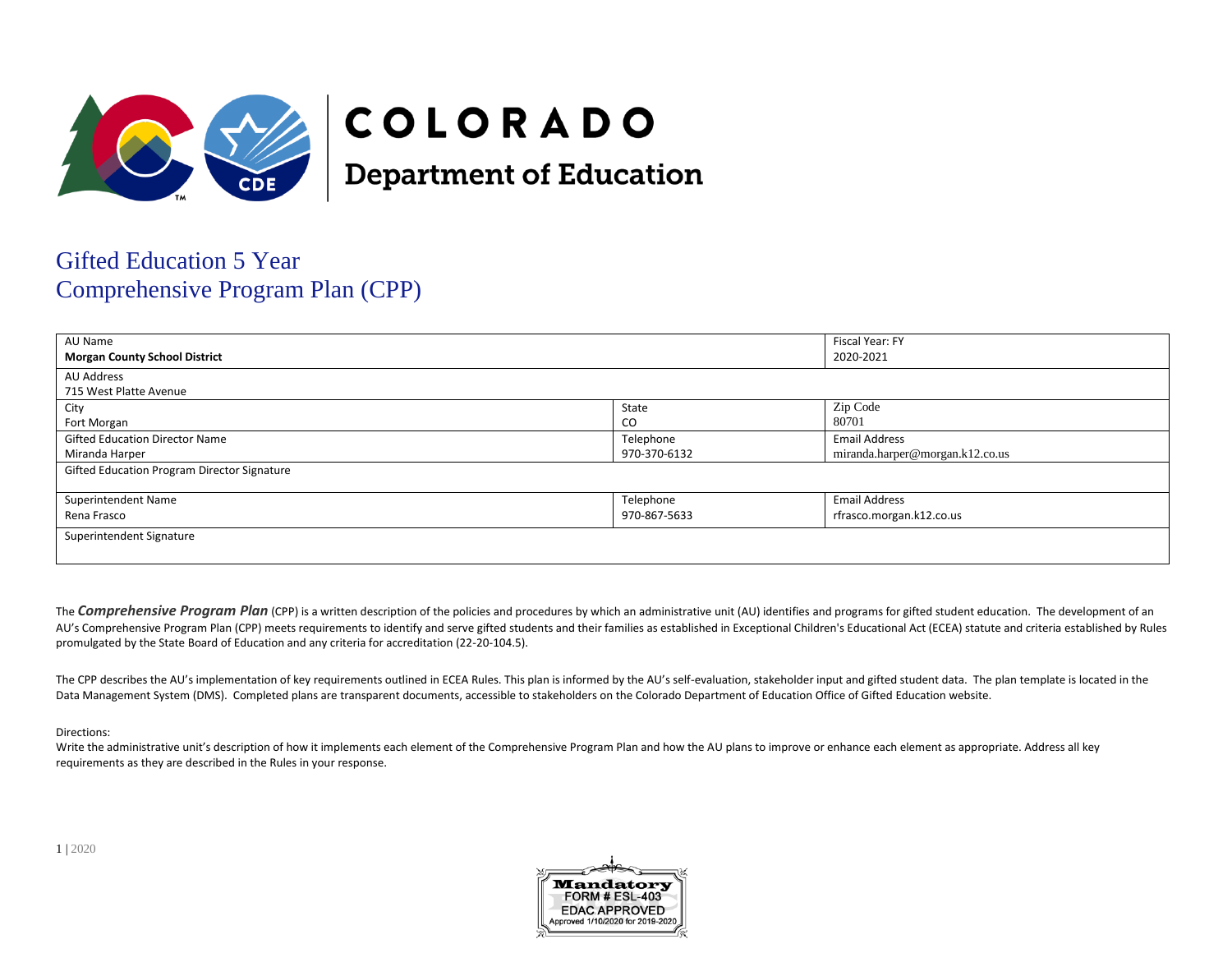| $\epsilon$ comprendition $\epsilon$ is a region of the set of $\epsilon$                                                                                                                                                                                                                                                                                                                                                                                                                                                                                                                                                                                                                                                                                                                                                                                                                                                                                                                                                                                     |                                                                                                                                                                                                                                                                                                                                                                                                                                                                                                                                                                                                                                                                                                                                                                                                                                                                                                                                                                                                                                                                                                                                                                                             |                                                                                                                                                                                                                                                                                                                                                                                                                                                                                                                                                            |
|--------------------------------------------------------------------------------------------------------------------------------------------------------------------------------------------------------------------------------------------------------------------------------------------------------------------------------------------------------------------------------------------------------------------------------------------------------------------------------------------------------------------------------------------------------------------------------------------------------------------------------------------------------------------------------------------------------------------------------------------------------------------------------------------------------------------------------------------------------------------------------------------------------------------------------------------------------------------------------------------------------------------------------------------------------------|---------------------------------------------------------------------------------------------------------------------------------------------------------------------------------------------------------------------------------------------------------------------------------------------------------------------------------------------------------------------------------------------------------------------------------------------------------------------------------------------------------------------------------------------------------------------------------------------------------------------------------------------------------------------------------------------------------------------------------------------------------------------------------------------------------------------------------------------------------------------------------------------------------------------------------------------------------------------------------------------------------------------------------------------------------------------------------------------------------------------------------------------------------------------------------------------|------------------------------------------------------------------------------------------------------------------------------------------------------------------------------------------------------------------------------------------------------------------------------------------------------------------------------------------------------------------------------------------------------------------------------------------------------------------------------------------------------------------------------------------------------------|
| <b>Exceptional Children's Education Act Program Element</b>                                                                                                                                                                                                                                                                                                                                                                                                                                                                                                                                                                                                                                                                                                                                                                                                                                                                                                                                                                                                  | Please describe how the element is currently<br>implemented in the AU. Address every article of law<br>in each element.                                                                                                                                                                                                                                                                                                                                                                                                                                                                                                                                                                                                                                                                                                                                                                                                                                                                                                                                                                                                                                                                     | If the AU plans to shift practices over the next<br>five years, use the following to explain:<br>Describe the specific action steps (activities,<br>strategies) the AU will take<br>Identify the data, policies and procedures,<br>and/or research that supports the specific<br>steps that were selected<br>Identify who is responsible for implementing<br>$\bullet$<br>these actions steps<br>Provide a timeline for implementation with<br>specific benchmarks and dates<br>Identify the measures used to assess the<br>success of the proposed action |
|                                                                                                                                                                                                                                                                                                                                                                                                                                                                                                                                                                                                                                                                                                                                                                                                                                                                                                                                                                                                                                                              | <b>ACCESS</b>                                                                                                                                                                                                                                                                                                                                                                                                                                                                                                                                                                                                                                                                                                                                                                                                                                                                                                                                                                                                                                                                                                                                                                               |                                                                                                                                                                                                                                                                                                                                                                                                                                                                                                                                                            |
| Procedures for Parent, Family, and Student Engagement 12.02(2)(a)<br>$12.02(2)(a)(i)$ The program plan shall describe how the AU implements parent, family, and student<br>engagement and communication with regard to gifted education programs that include, but are not<br>limited to: how parents are informed about access to identification procedures; ways to educate<br>parents and families about giftedness or parenting gifted students; information about involvement and<br>progress reporting; what programming options are available to match student strengths and challenges;<br>information about concurrent enrollment; how to be involved in college and career planning; primary<br>languages in the AU, and ways parents and families may participate in the school community.<br>12.02(2)(a)(ii) In multi-district AUs and BOCES, methods of engagement and communication may vary<br>based upon individual district procedures, but each district must have a plan for parent, family, and<br>student communication and engagement. | Each year, during the annual screening process, letters<br>are sent to parents/guardians of all 2nd and 6th grade<br>students informing them about the purpose of the<br>screener and how the results are managed. Following<br>assessment, parents also receive a letter and score<br>reports indicating that students scoring above 85% ile<br>are given talent pool designation and monitored by<br>their teachers and enrichment instructor and students<br>scoring above 95% le are further evaluated for gifted<br>identification.<br>Parents can locate information about referrals and the<br>identification process in the Gifted Services Handbook<br>located on the Gifted and Talented page on the<br>district website or by contact the Gifted Coordinator<br>directly via email or telephone. Referral forms are<br>also accessible on the Gifted Services web page.<br>Documents offered in both English and Spanish:<br><b>Gifted Services Handbook</b><br><b>Gifted Referral Form</b><br>٠<br>Parent surveys<br>Gifted determination letters<br>٠<br>After school and summer program registrations<br>$\bullet$<br>All other home-school correspondence and<br>٠<br>emails |                                                                                                                                                                                                                                                                                                                                                                                                                                                                                                                                                            |
|                                                                                                                                                                                                                                                                                                                                                                                                                                                                                                                                                                                                                                                                                                                                                                                                                                                                                                                                                                                                                                                              | Translators available for all verbal communications as<br>needed in Spanish and several other languages that<br>are prevalent in our district.<br><b>INFORMATION AND EDUCATION</b>                                                                                                                                                                                                                                                                                                                                                                                                                                                                                                                                                                                                                                                                                                                                                                                                                                                                                                                                                                                                          |                                                                                                                                                                                                                                                                                                                                                                                                                                                                                                                                                            |
|                                                                                                                                                                                                                                                                                                                                                                                                                                                                                                                                                                                                                                                                                                                                                                                                                                                                                                                                                                                                                                                              | The Gifted Services Handbook includes information<br>regarding:                                                                                                                                                                                                                                                                                                                                                                                                                                                                                                                                                                                                                                                                                                                                                                                                                                                                                                                                                                                                                                                                                                                             |                                                                                                                                                                                                                                                                                                                                                                                                                                                                                                                                                            |
|                                                                                                                                                                                                                                                                                                                                                                                                                                                                                                                                                                                                                                                                                                                                                                                                                                                                                                                                                                                                                                                              | gifted characteristics<br>$\bullet$                                                                                                                                                                                                                                                                                                                                                                                                                                                                                                                                                                                                                                                                                                                                                                                                                                                                                                                                                                                                                                                                                                                                                         |                                                                                                                                                                                                                                                                                                                                                                                                                                                                                                                                                            |
|                                                                                                                                                                                                                                                                                                                                                                                                                                                                                                                                                                                                                                                                                                                                                                                                                                                                                                                                                                                                                                                              | myths and facts about giftedness<br>multiple pathways for identification                                                                                                                                                                                                                                                                                                                                                                                                                                                                                                                                                                                                                                                                                                                                                                                                                                                                                                                                                                                                                                                                                                                    |                                                                                                                                                                                                                                                                                                                                                                                                                                                                                                                                                            |
|                                                                                                                                                                                                                                                                                                                                                                                                                                                                                                                                                                                                                                                                                                                                                                                                                                                                                                                                                                                                                                                              | asynchoronous development                                                                                                                                                                                                                                                                                                                                                                                                                                                                                                                                                                                                                                                                                                                                                                                                                                                                                                                                                                                                                                                                                                                                                                   |                                                                                                                                                                                                                                                                                                                                                                                                                                                                                                                                                            |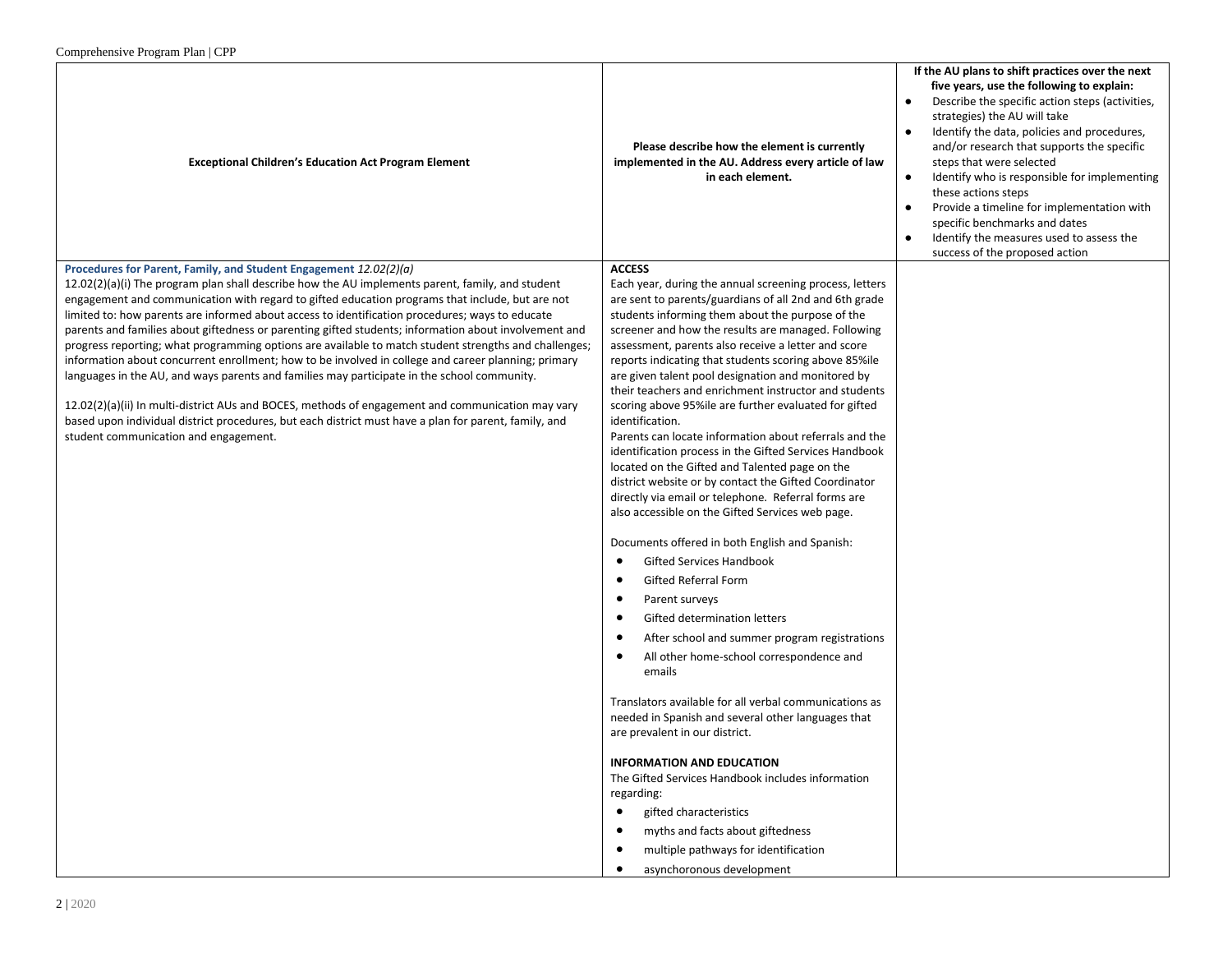|                                                                                                              | affective needs<br>$\bullet$                                                                                     |  |
|--------------------------------------------------------------------------------------------------------------|------------------------------------------------------------------------------------------------------------------|--|
|                                                                                                              |                                                                                                                  |  |
|                                                                                                              | $\bullet$<br>tips for supporting gifted children at home                                                         |  |
|                                                                                                              | programming options, both academic and<br>$\bullet$<br>affective                                                 |  |
|                                                                                                              | $\bullet$<br>information about concurrent enrollment and                                                         |  |
|                                                                                                              | support post-secondary career interests                                                                          |  |
|                                                                                                              |                                                                                                                  |  |
|                                                                                                              | At least once a year, the Gifted Services department                                                             |  |
|                                                                                                              | hosts a gifted education or gifted parenting expert                                                              |  |
|                                                                                                              | (either in-person, virtual, or a recorded session). The                                                          |  |
|                                                                                                              | Gifted Coordinator has also presented on Dabrowski's                                                             |  |
|                                                                                                              | overexcitabilities in the past.                                                                                  |  |
|                                                                                                              |                                                                                                                  |  |
|                                                                                                              | Information and celebrations regarding gifted student<br>activities and achievements are shared via district     |  |
|                                                                                                              | email, local newspaper (Fort Morgan Times), local                                                                |  |
|                                                                                                              | radio, district website, and social media.                                                                       |  |
|                                                                                                              |                                                                                                                  |  |
|                                                                                                              | The Gifted Coordinator is available to parents                                                                   |  |
|                                                                                                              | regularly via email, office phone, personal cell phone,                                                          |  |
|                                                                                                              | and in person at school and community events.                                                                    |  |
|                                                                                                              |                                                                                                                  |  |
|                                                                                                              | <b>ENGAGEMENT</b>                                                                                                |  |
|                                                                                                              | Parents are contacted each fall in an effort to provide<br>input on students' strengths, needs, performance, and |  |
|                                                                                                              | behaviors for development of the Advanced Learning                                                               |  |
|                                                                                                              | Plan. As progress monitoring occurs, parents are                                                                 |  |
|                                                                                                              | informed of progress toward student goals at bi-                                                                 |  |
|                                                                                                              | annual parent-teacher conferences and as needed.                                                                 |  |
|                                                                                                              | Parents are encouraged to volunteer for building level                                                           |  |
|                                                                                                              | parent-teacher organizations and to attend various                                                               |  |
|                                                                                                              | family nights. The Gifted Services department                                                                    |  |
|                                                                                                              | regularly asks available parents to volunteer as                                                                 |  |
|                                                                                                              | sponsors for activities and events and encourages                                                                |  |
|                                                                                                              | attendance at all academic and extra-curricular                                                                  |  |
|                                                                                                              | performances and competitions such as after school<br>STEM programs, Spelling Bee, Geography Bee, Science        |  |
|                                                                                                              | Fair, National History Day, and more.                                                                            |  |
|                                                                                                              |                                                                                                                  |  |
| Definition of "Gifted Student" 12.02(2)(b)                                                                   | <b>DEFINITION</b>                                                                                                |  |
| 12.02(2)(b) The program plan shall include a written definition that is the same as or substantially         | "Gifted and talented children" means those persons                                                               |  |
| similar to the definition of "gifted student" specified in section 12.01(16) of these Rules. This definition | between the ages of five and twenty-one whose                                                                    |  |
| shall serve as the basis for the implementation of all other program plan elements described below.          | abilities, talents, and potential for accomplishment are                                                         |  |
|                                                                                                              | so exceptional or developmentally advanced that they                                                             |  |
|                                                                                                              | require special provisions to meet their educational                                                             |  |
|                                                                                                              | programming needs. Children under five who are<br>gifted may also be provided with early childhood               |  |
|                                                                                                              | special educational services. Gifted students include                                                            |  |
|                                                                                                              | gifted students with disabilities (i.e. twice exceptional)                                                       |  |
|                                                                                                              | and students with exceptional abilities or potential                                                             |  |
|                                                                                                              | from all socio-economic and ethnic, cultural                                                                     |  |
|                                                                                                              | populations. Gifted students are capable of high                                                                 |  |
|                                                                                                              | performance, exceptional production, or exceptional                                                              |  |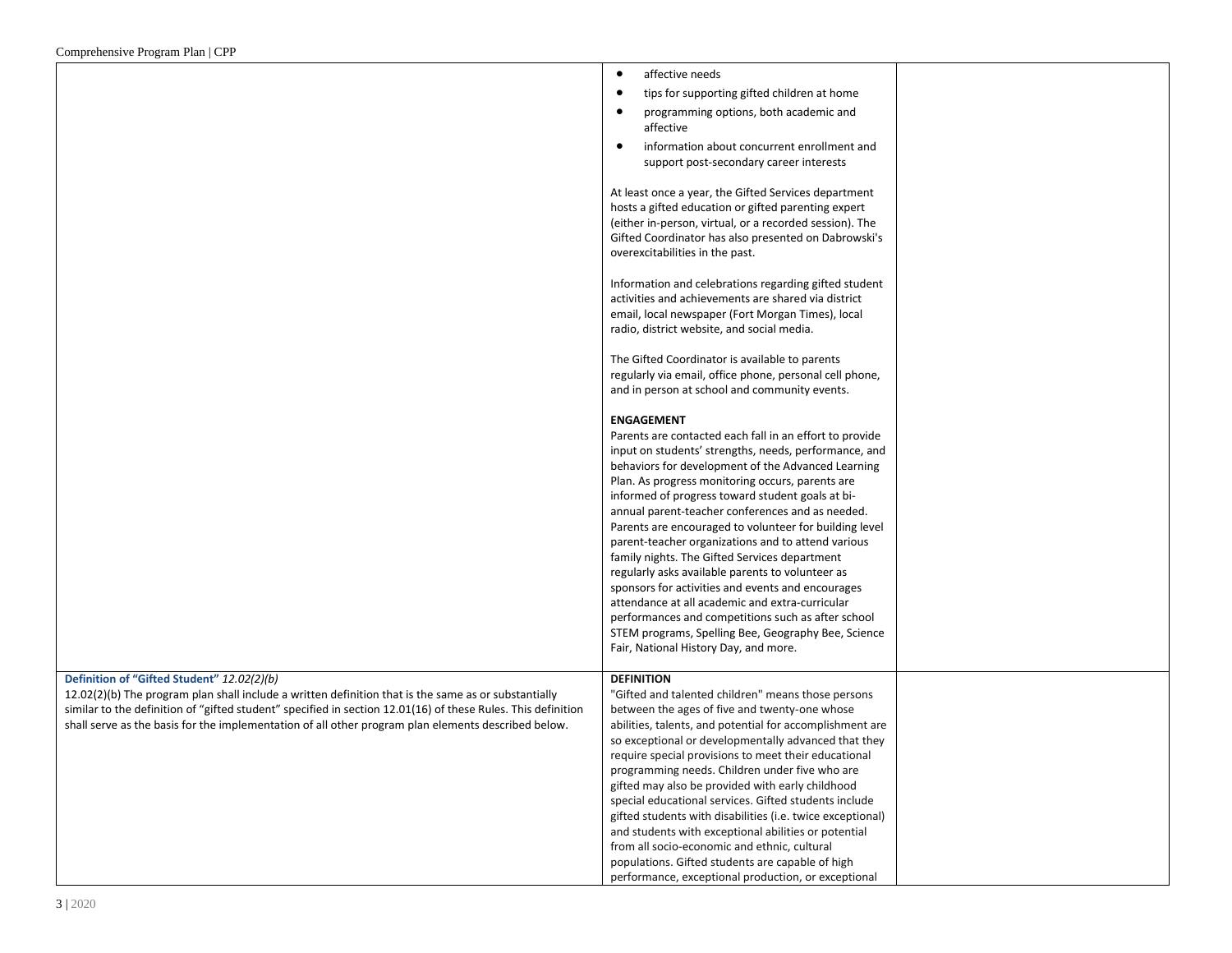|                                                                                                                                                                                                                      | learning behavior by virtue of any or a combination of<br>these areas of giftedness:                               |  |
|----------------------------------------------------------------------------------------------------------------------------------------------------------------------------------------------------------------------|--------------------------------------------------------------------------------------------------------------------|--|
|                                                                                                                                                                                                                      | General or specific intellectual ability.<br>$\bullet$                                                             |  |
|                                                                                                                                                                                                                      | Specific academic aptitude.                                                                                        |  |
|                                                                                                                                                                                                                      | Creative or productive thinking.                                                                                   |  |
|                                                                                                                                                                                                                      | Leadership abilities.                                                                                              |  |
|                                                                                                                                                                                                                      | Visual arts, performing arts, musical or                                                                           |  |
|                                                                                                                                                                                                                      | psychomotor abilities.                                                                                             |  |
| Identification Procedures 12.02(2)(c)                                                                                                                                                                                | <b>SCREENING AND REFERRAL PROCESS</b>                                                                              |  |
| The program plan shall describe the assessment process used by the AU for identifying students who                                                                                                                   | Each year school personnel will conduct a search of all                                                            |  |
| meet the definition specified in section 12.01(16) and for identifying the educational needs of gifted                                                                                                               | students K-12 for potential candidates for GT services.<br>This search is a review of available information on all |  |
| students. The assessment process shall recognize a student's exceptional abilities or potential, interests,                                                                                                          | students to determine who may need further                                                                         |  |
| and needs in order to guide student instruction and individualized planning and programming. In<br>traditionally underrepresented student groups and visual/music/performing arts student groups or                  | assessment. Standardized test scores for all students                                                              |  |
| talent pools, identification may require the collection of student information over time, using additional                                                                                                           | are screened for evidence of exceptionally high levels                                                             |  |
| data points from a response to intervention approach, or additional assessment. The AU identification                                                                                                                | of performance on achievement tests. Additionally, a                                                               |  |
| procedures shall include, but need not be limited to:                                                                                                                                                                | brief screener assessment will be administered in the<br>fall of each year to all second grade students and new    |  |
|                                                                                                                                                                                                                      | students in grades 3 and 4. Students are assessed                                                                  |  |
| $12.02(2)(c)(i)$ A method(s) to ensure equal and equitable access for all students. The program plan shall<br>describe the efforts that the AU will make to identify gifted students from all populations, including | using this screener process again in sixth grade to                                                                |  |
| preschool (if applicable) through twelfth grade students, minority students, economically diverse                                                                                                                    | ensure that all students have had the opportunity to                                                               |  |
| students, culturally diverse students, students with limited English proficiency and children with                                                                                                                   | demonstrate potential. The comprehensive search will                                                               |  |
| disabilities;                                                                                                                                                                                                        | increase equity in identification, particularly for those<br>students from diverse cultural, racial, and economic  |  |
|                                                                                                                                                                                                                      | populations. Students who score between 80-94th                                                                    |  |
| 12.02(2)(c)(ii) Referral procedures that seek referrals from a variety of sources, and screening<br>procedures used for conducting identification assessment. Every AU is strongly encouraged to include             | percentile are given talent pool designation (Watch &                                                              |  |
| optional universal screening in identification procedures;                                                                                                                                                           | Enrich) and are monitored to determine if further data                                                             |  |
|                                                                                                                                                                                                                      | collection is necessary.                                                                                           |  |
| $12.02(2)(c)(iii)$ A time line of no more than 30 school days after a referral to determine whether a                                                                                                                |                                                                                                                    |  |
| student will continue with formal identification assessment, or will receive talent pool designation;                                                                                                                | Any student may be recommended for gifted                                                                          |  |
| $12.02(2)(c)(iv)$ Implementation of assessments that align with the purpose of identifying exceptionality                                                                                                            | assessment by:                                                                                                     |  |
| in the categories of giftedness, and in traditionally underrepresented populations. The AU may choose                                                                                                                |                                                                                                                    |  |
| local assessment tools from the Department's chart of common and varied assessment tools used in<br>identification;                                                                                                  | Parents<br>Teachers                                                                                                |  |
|                                                                                                                                                                                                                      | Counselors                                                                                                         |  |
| $12.02(2)(c)(v)$ Collection of data for a body of evidence that includes, but is not limited to: assessment                                                                                                          | Administrators                                                                                                     |  |
| results from multiple sources and multiple types of data (i.e. qualitative and quantitative data about                                                                                                               | Peers                                                                                                              |  |
| achievement, cognitive ability, performance, parent and teacher input, motivation and observations of<br>gifted characteristics/behaviors). The body of evidence contains data to identify the strength area         | Self                                                                                                               |  |
| defined in the definition of gifted children and determine appropriate programming services. These                                                                                                                   |                                                                                                                    |  |
| same categories are used in data collection and for developing the ALP;                                                                                                                                              | Referrals are accepted at any time throughout the                                                                  |  |
|                                                                                                                                                                                                                      | school year. A referral form can be found on the                                                                   |  |
| $12.02(2)(c)(vi)$ A review team procedure; and that includes at least one person trained or endorsed in                                                                                                              | Gifted and Talented page of the district website. All                                                              |  |
| gifted identification and programming;                                                                                                                                                                               | referral forms should be submitted to the Gifted                                                                   |  |
| $12.02(2)(c)(vii)$ A review team procedure for determining identification or a talent pool designation from                                                                                                          | Coordinator. Referrals should be accompanied by                                                                    |  |
| a body of evidence and for developing individualized ALPs for identified students. When only cognitive                                                                                                               | evidence of above grade level performance and/or<br>gifted characteristics/behaviors. Typically, an MTSS           |  |
| ability assessment data meets criteria in a body of evidence, the review team may determine that the                                                                                                                 | meeting is held to gather this evidence and confirm                                                                |  |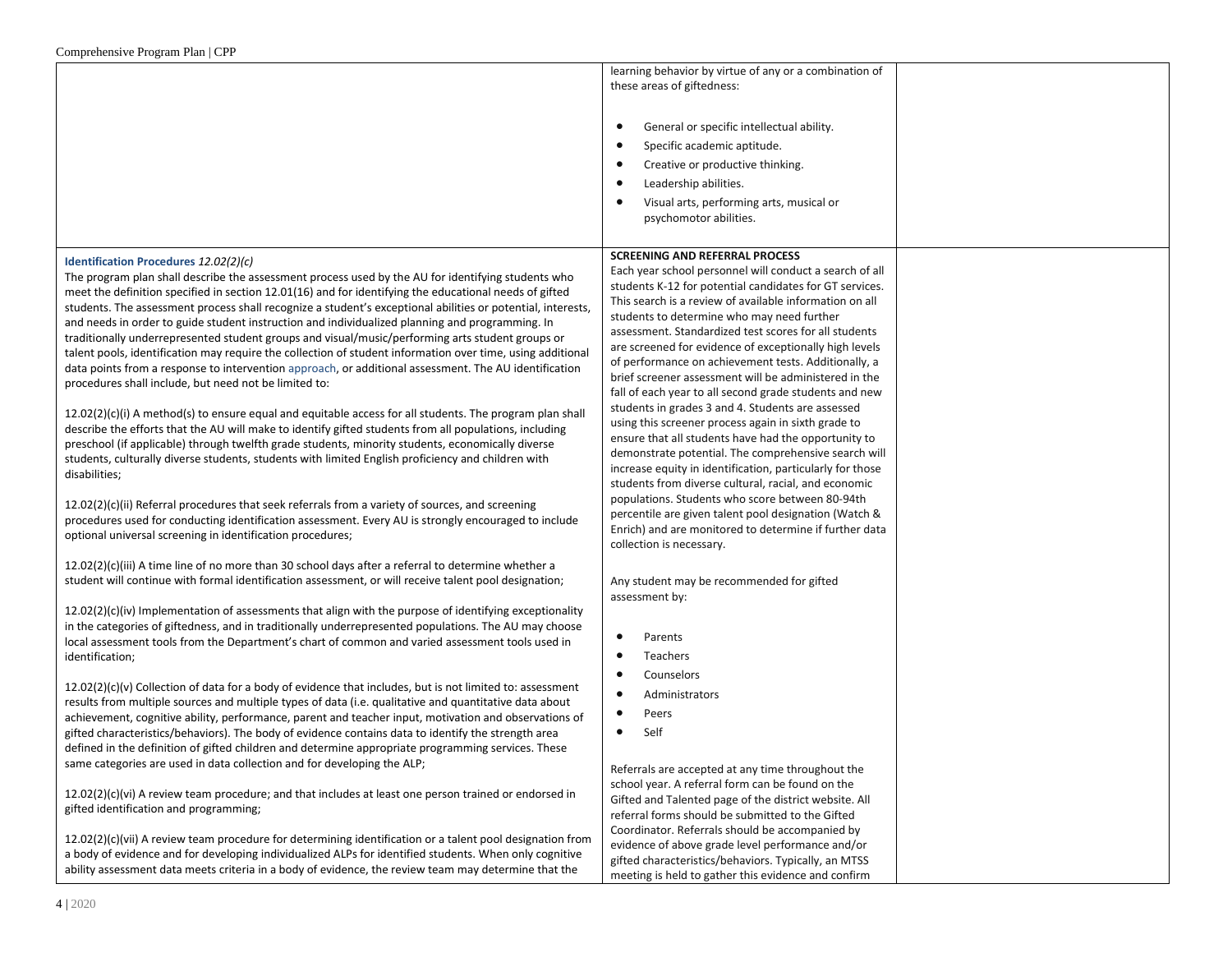| student is identified with general or specific intellectual ability. This identification meets the condition of | the need for further assessment. With each referral, a     |  |
|-----------------------------------------------------------------------------------------------------------------|------------------------------------------------------------|--|
| portability.                                                                                                    | letter is sent to the student's legal guardians            |  |
|                                                                                                                 | explaining the referral, the assessment process, and       |  |
| $12.02(2)(c)(viii)$ A determination letter for parents and school files describing the decision of the review   | requesting formal permission to test the student.          |  |
| team, and area(s) of giftedness if the student is found to have exceptional abilities; and                      |                                                            |  |
|                                                                                                                 | Morgan County School District has selected a variety       |  |
| $12.02(2)(c)(ix)$ A communication procedure by which parents are made aware of the identification               | of specific instruments and procedures that will be        |  |
| assessment process for their student, understand the results of the determination, and engage in the            | utilized for gifted identification. These assessment       |  |
| development and review of the student's ALP.                                                                    | tools include, but are not limited to, Cognitive Abilities |  |
|                                                                                                                 | Test Form 7, Kaufman Test of Educational                   |  |
|                                                                                                                 | Achievement 3rd Ed., Kaufman Brief Intelligence Test       |  |
|                                                                                                                 | 2nd Ed., Test of Mathematical Abilities 3rd Ed., Test of   |  |
|                                                                                                                 | Written Language 4th Ed., Scales for Identifying Gifted    |  |
|                                                                                                                 | Students. The body of evidence may contain cognitive       |  |
|                                                                                                                 | data, academic data, and observation data. The body        |  |
|                                                                                                                 | of evidence should include both qualitative and            |  |
|                                                                                                                 | quantitative data which should guide programming           |  |
|                                                                                                                 | and the development of the Advanced Learning Plan.         |  |
|                                                                                                                 |                                                            |  |
|                                                                                                                 | Upon referral in a talent area, the student receives       |  |
|                                                                                                                 | documentation regarding necessary steps in                 |  |
|                                                                                                                 | developing a portfolio for evaluation. Identification in   |  |
|                                                                                                                 | the talent areas is addressed via portfolio reviews by     |  |
|                                                                                                                 | local artists and/or musicians or other experts in the     |  |
|                                                                                                                 | field with the use of a rubric to determine advanced or    |  |
|                                                                                                                 | distinguished ability or talent. The Gifted Services       |  |
|                                                                                                                 | department uses rubrics supplied by the Colorado           |  |
|                                                                                                                 | Department of Education Gifted Education                   |  |
|                                                                                                                 | Department. The identification team will also take into    |  |
|                                                                                                                 | account top ranking at state or national contests or a     |  |
|                                                                                                                 | distinguished juried performance. Cognitive and            |  |
|                                                                                                                 | creativity assessments are also administered as part of    |  |
|                                                                                                                 | the body of evidence.                                      |  |
|                                                                                                                 | After a sufficient body of evidence has been collected,    |  |
|                                                                                                                 | the gifted identification team, which consists of at       |  |
|                                                                                                                 | least one member who is trained in gifted                  |  |
|                                                                                                                 | identification procedures, will review all assessment      |  |
|                                                                                                                 | and observation scale scores. The review team must         |  |
|                                                                                                                 | consist of at least one member who is trained in gifted    |  |
|                                                                                                                 | identification practices and procedures. Based on          |  |
|                                                                                                                 | guidelines as outlined on pages 15-18 of the Gifted        |  |
|                                                                                                                 | Services Handbook, the identification team will            |  |
|                                                                                                                 | determine eligibility for gifted services. Within 30 days  |  |
|                                                                                                                 | of the referral, parents/guardians will be notified in     |  |
|                                                                                                                 | writing regarding a determination of their child's         |  |
|                                                                                                                 | status or if further assessment is needed. This            |  |
|                                                                                                                 | communication includes the team's determination for        |  |
|                                                                                                                 | gifted services as well as data gathered throughout        |  |
|                                                                                                                 | the process, procedures for disagreements, and, if the     |  |
|                                                                                                                 | student is identified, a survey link for families to       |  |
|                                                                                                                 | complete for inclusion in the development of the           |  |
|                                                                                                                 | Advanced Learning Plan.                                    |  |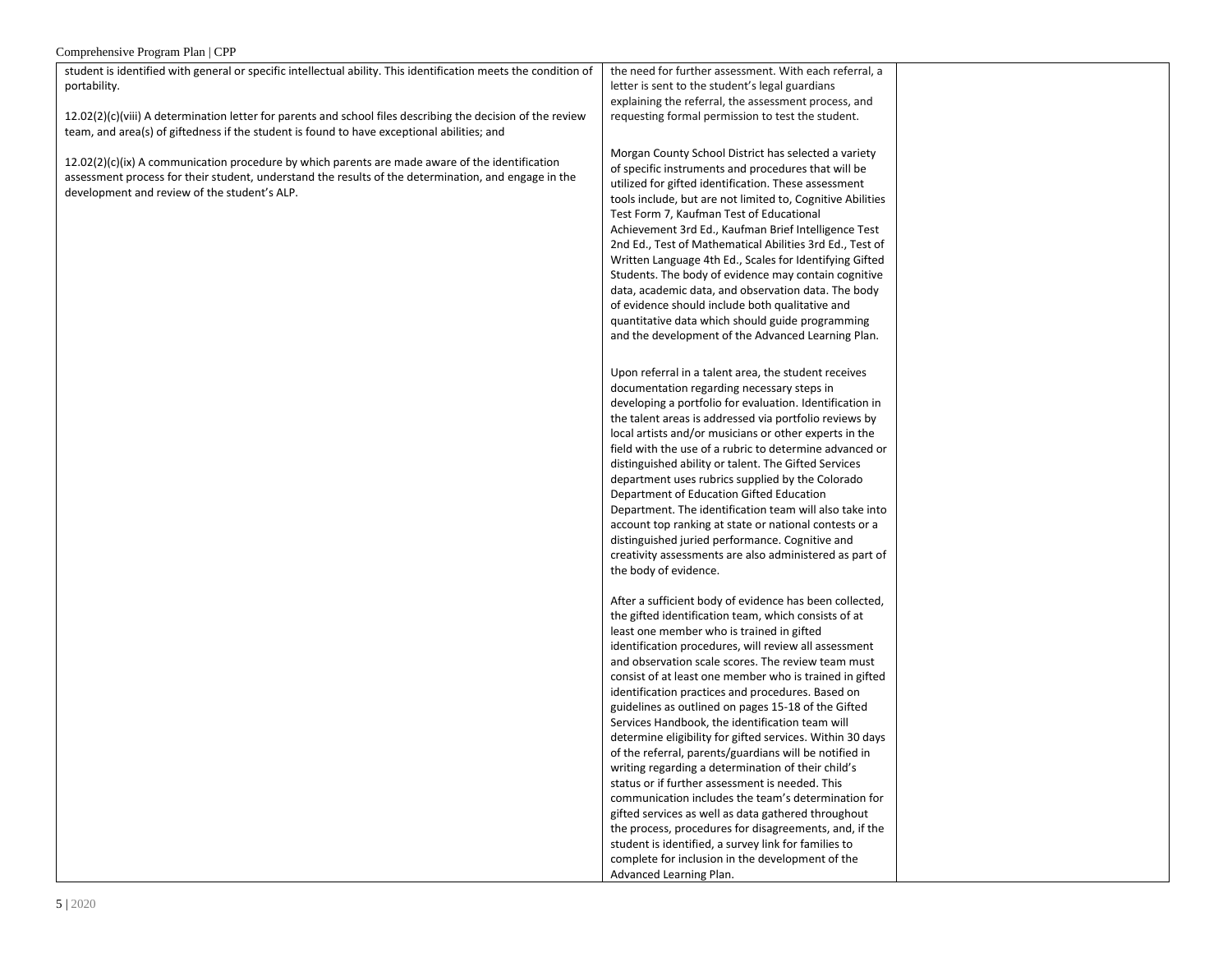| Criteria for Determining Exceptional Ability (Giftedness) or Talent Pool 12.02(2)(d)                             | <b>ASSESSMENT AND DETERMINATION</b>                        |  |
|------------------------------------------------------------------------------------------------------------------|------------------------------------------------------------|--|
| $12.02(2)(d)(i)$ For each category of giftedness defined in 12.01(16), criteria for exceptional ability means:   | The assessment process shall recognize a student's         |  |
| 95 percentile or above on a standardized nationally normed test or observation tool, or a rating on a            | exceptional abilities or potential, interests, and needs   |  |
| performance assessment that indicates exceptionality/distinguished compared to age mates.                        | in order to guide student instruction and                  |  |
|                                                                                                                  | individualized planning and programming. Students          |  |
|                                                                                                                  | must qualify on three measures in at least two             |  |
| 12.02(2)(d)(ii) Not meeting criteria on a single assessment tool shall not prevent further data collection       |                                                            |  |
| or consideration for identification, if other indicators suggest exceptional potential as observed in a          | different areas of testing (Cognitive, Achievement,        |  |
| body of evidence.                                                                                                | Behavior Characteristics, and Demonstrated                 |  |
|                                                                                                                  | Performance) to be identified as gifted and talented in    |  |
| $12.02(2)(d)(iii)$ Criteria for screening assessments is a score range less than the 95 percentile ranking or    | a specific academic area. Students can be identified in    |  |
| results on observation/performance assessment tools as determined by the AU to determine referrals,              | the area of General Intellectual ability with a single     |  |
| further data collection and observation, and/or formation of student talent pools.                               | cognitive score; however, efforts must be made to          |  |
|                                                                                                                  | collect a complete body of evidence before making          |  |
|                                                                                                                  | this determination. Scores at the 95th percentile or       |  |
|                                                                                                                  | above are considered within the range of giftedness.       |  |
|                                                                                                                  | Scores within the exceptional, distinguished, or           |  |
|                                                                                                                  | exceeds expectations range are also considered within      |  |
|                                                                                                                  |                                                            |  |
|                                                                                                                  | the range of giftedness. In traditionally                  |  |
|                                                                                                                  | underrepresented student groups and                        |  |
|                                                                                                                  | visual/performing arts student groups or talent pools,     |  |
|                                                                                                                  | identification may require the collection of student       |  |
|                                                                                                                  | information over time.                                     |  |
|                                                                                                                  |                                                            |  |
|                                                                                                                  | Not meeting criteria on a single assessment tool shall     |  |
|                                                                                                                  | not prevent further data collection or consideration       |  |
|                                                                                                                  | for gifted identification, if other indicators suggest     |  |
|                                                                                                                  | exceptional potential as observed in a body of             |  |
|                                                                                                                  | evidence.                                                  |  |
|                                                                                                                  |                                                            |  |
|                                                                                                                  | See above for talent pool criteria using universal         |  |
|                                                                                                                  |                                                            |  |
|                                                                                                                  | screening process.                                         |  |
|                                                                                                                  |                                                            |  |
|                                                                                                                  |                                                            |  |
| Identification Portability 12.02(2)(e)                                                                           | <b>PORTABILITY</b>                                         |  |
| Identification portability shall be based upon AU implementation of statewide identification procedures          | The rule for gifted portability means districts shall      |  |
| required in Section 12.02(2)(c) and use of criteria set for exceptionality in Section 12.02(2)(d) and            | develop identification processes that are aligned to       |  |
| determination of a student's identification in one or more of the categories of giftedness as described in       | identification procedures defined by the Colorado          |  |
| the state definition of gifted children in Section 12.01(16). Administrative units shall implement               | Department of Education. Common guidelines support         |  |
| procedures for statewide portability of identification that include, but may not be limited to:                  | a universal and consistent practice for recognizing        |  |
|                                                                                                                  | students with exceptional ability and potential.           |  |
| $12.02(2)(e)(i)$ A requirement that the sending school/district transfer the body of evidence for                |                                                            |  |
| identification and the ALP with student records when the student moves from one district to another;             | Morgan County School District has selected a variety       |  |
|                                                                                                                  | of specific instruments and procedures that will be        |  |
| 12.02(2)(e)(ii) Review of the transferred student's ALP within 45 school days of start date to determine         | utilized for gifted identification. These assessment       |  |
| programming options and services that serve the identified area(s) according to the district and                 | tools include, but are not limited to, Cognitive Abilities |  |
|                                                                                                                  |                                                            |  |
| community resources of the receiving district;                                                                   | Test Form 7, Kaufman Test of Educational                   |  |
|                                                                                                                  | Achievement 3rd Ed., Kaufman Brief Intelligence Test       |  |
| $12.02(2)(e)(iii)$ If the receiving district finds the body of evidence to be incomplete, the receiving district | 2nd Ed., Test of Mathematical Abilities 3rd Ed., Test of   |  |
| shall consult with, as practical, the former district, parents, and student and re-evaluate the                  | Written Language 4th Ed., Scales for Identifying Gifted    |  |
| identification determination; and.                                                                               | Students. When the district receives a new student,        |  |
|                                                                                                                  | the gifted review team reviews that student's data         |  |
| $12.02(2)(e)(iv)$ Communication to parents within 60 school days of start date about how the new district        | and determines if the previous district identified the     |  |
| will meet the needs outlined in the student's ALP                                                                | student using criteria aligned to state guidelines. If     |  |
|                                                                                                                  | there is insufficient data, the Gifted                     |  |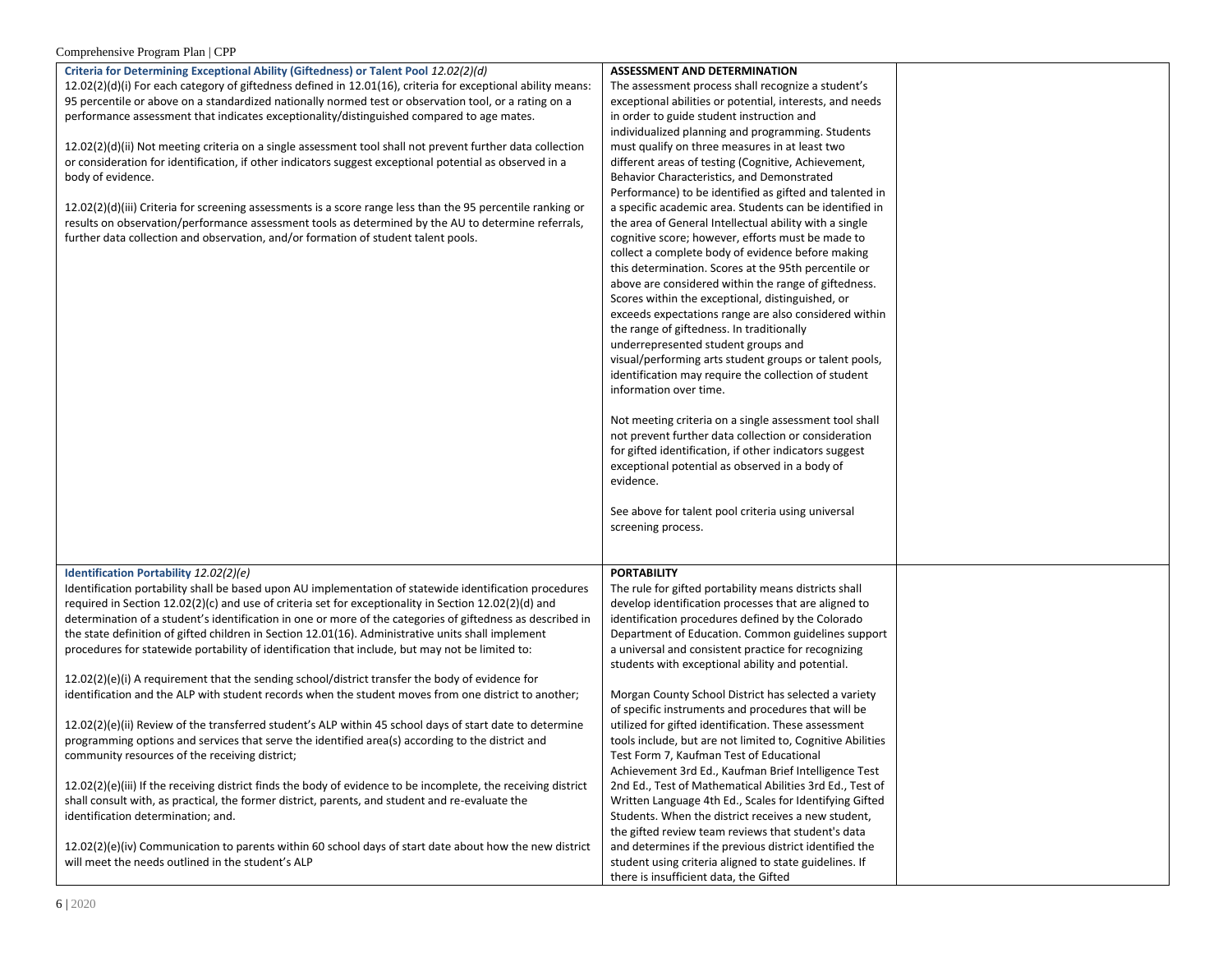|                                                                                                                                                                                                                                                                                                                                                                                                                                                                                                                                                                                                                                                                                                                                                                                                                                                                                                                                                                                                                                                                                                                                                                                                                                                                                                                                                                                                                                                                                                                                                                                                                                                                                                                                                                                                                                                                                                                                                                                                                                                                                                                                                                                                                                                                                                                                                                                                                                                                            | Coordinator consults with the former district, parents<br>and students to re-evaluate the identification<br>determination.<br>Portability of identification is a part of the student's<br>permanent record and Advanced Learning Plan.<br>Morgan County School District has a process and<br>procedure with building clerical staff to ensure the<br>appropriate and timely transfer of a student's<br>Advanced Learning Plan that includes the student's<br>gifted identification profile. The transfer process<br>includes secure electronic file transfer or mailing of<br>the student's record to the new district/school. The<br>Gifted Coordinator reviews all new student Advanced<br>Learning Plans within 45 days of enrollment into the<br>receiving district and communicates information<br>about programming and resources to<br>parents/guardians within 60 days.                                                                                                                                                                        |
|----------------------------------------------------------------------------------------------------------------------------------------------------------------------------------------------------------------------------------------------------------------------------------------------------------------------------------------------------------------------------------------------------------------------------------------------------------------------------------------------------------------------------------------------------------------------------------------------------------------------------------------------------------------------------------------------------------------------------------------------------------------------------------------------------------------------------------------------------------------------------------------------------------------------------------------------------------------------------------------------------------------------------------------------------------------------------------------------------------------------------------------------------------------------------------------------------------------------------------------------------------------------------------------------------------------------------------------------------------------------------------------------------------------------------------------------------------------------------------------------------------------------------------------------------------------------------------------------------------------------------------------------------------------------------------------------------------------------------------------------------------------------------------------------------------------------------------------------------------------------------------------------------------------------------------------------------------------------------------------------------------------------------------------------------------------------------------------------------------------------------------------------------------------------------------------------------------------------------------------------------------------------------------------------------------------------------------------------------------------------------------------------------------------------------------------------------------------------------|--------------------------------------------------------------------------------------------------------------------------------------------------------------------------------------------------------------------------------------------------------------------------------------------------------------------------------------------------------------------------------------------------------------------------------------------------------------------------------------------------------------------------------------------------------------------------------------------------------------------------------------------------------------------------------------------------------------------------------------------------------------------------------------------------------------------------------------------------------------------------------------------------------------------------------------------------------------------------------------------------------------------------------------------------------|
| Advanced Learning Plan Content 12.02(2)(f)<br>The AU shall develop an ALP for every gifted student according to the student's determined area(s) of<br>giftedness, interests, and instructional and affective needs. The ALP shall be considered in educational<br>planning toward post-secondary readiness outcomes and decision-making concerning subsequent<br>programming for that student and be used in the articulation/transition process, preschool (if<br>applicable) through grade 12. At the high school level ALPs may blend with the student's individualized<br>career and academic plan (ICAP) if all content of the ALP are inclusive in the ICAP which includes<br>achievement and affective goals. The ALP content shall include, but not be limited to:<br>12.02(2)(f)(i) A student profile described in a body of evidence. This profile shall be subject to the AU's<br>student records confidentiality guidelines. The local AU determines periodic updates of the student<br>profile, especially in terms of interests, and/or demonstration of previously unidentified strengths;<br>12.02(2)(f)(ii) A working-document section of the ALP. This portion of the ALP records annual<br>measurable, attainable achievement and affective goals and progress. Achievement goals are standards-<br>based statements in strength area(s). Additional achievement goals may be needed to address<br>documented achievement gaps or career interest. Affective goals reflect development of personal,<br>social, communication, leadership, and/or cultural competency;<br>12.02(2)(f)(iii) Description or delineation of supplemental curriculum, activities, specific programs or<br>coursework, specific strategies, and/or extended or expanded learning opportunities available in the AU<br>that match a student's strength area(s) and support the goals;<br>12.02(2)(f)(iv) Progress reports that align with the AU's or member district's schedule for parent-<br>reporting and/or conferences about student progress. Adjustments to goals and programming options<br>may occur during any progress reporting period;<br>12.02(2)(f)(v) Personnel involved in ALP development, and in progress report meetings or conferences,<br>including, but not limited to classroom teacher(s), student, parents, gifted education staff or staff with<br>training in gifted education identification and programming, and support staff as appropriate. | ELEMENTS OF THE ADVANCED LEARNING PLAN<br>Area of Identification: students area of gifted<br>$\bullet$<br>identification<br>Body of Evidence: includes assessments scores,<br>$\bullet$<br>observation scale scores, performance<br>evaluations, and other qualitative and<br>quantitative data<br>Student strengths and areas of interests<br>$\bullet$<br>Parent input and involvement<br>- 0<br>Goals: standards aligned academic achievement<br>$\bullet$<br>goals aligned with area of giftedness; affective<br>goals addressing development in personal,<br>social, communication, and/or leadership<br>development; college/career goals (grades 9-<br>12) addressing post-secondary plans<br>Instructional Strategies and Accommodations:<br>$\bullet$<br>identifies specific curriculum, activities,<br>strategies and/or opportunities that support<br>the students goals<br>Progress Monitoring: goals are reviewed in the<br>$\bullet$<br>fall and spring parent teacher conferences or in<br>individual meetings with gifted coordinator. |
| ALP Procedures and Responsibilities 12.02(2)(g)<br>12.02(2)(g)(ii) Personnel assigned with the responsibility for development and monitoring. At minimum<br>the student's parents and classroom teachers should be familiar with and support ALP goals, and/or<br>write ALP measurable goals according to local procedures. Gifted education resource personnel may<br>assist in the writing of goals, but may not be the sole custodian of the ALP. Goals are written and aligned                                                                                                                                                                                                                                                                                                                                                                                                                                                                                                                                                                                                                                                                                                                                                                                                                                                                                                                                                                                                                                                                                                                                                                                                                                                                                                                                                                                                                                                                                                                                                                                                                                                                                                                                                                                                                                                                                                                                                                                         | DEVELOPMENT OF THE ADVANCED LEARNING PLAN<br>In the fall of each year and immediately after new<br>identifications, students develop strength based goals<br>with the support of their parents, teacher, and/or<br>gifted coordinator. Parents also complete an initial                                                                                                                                                                                                                                                                                                                                                                                                                                                                                                                                                                                                                                                                                                                                                                                |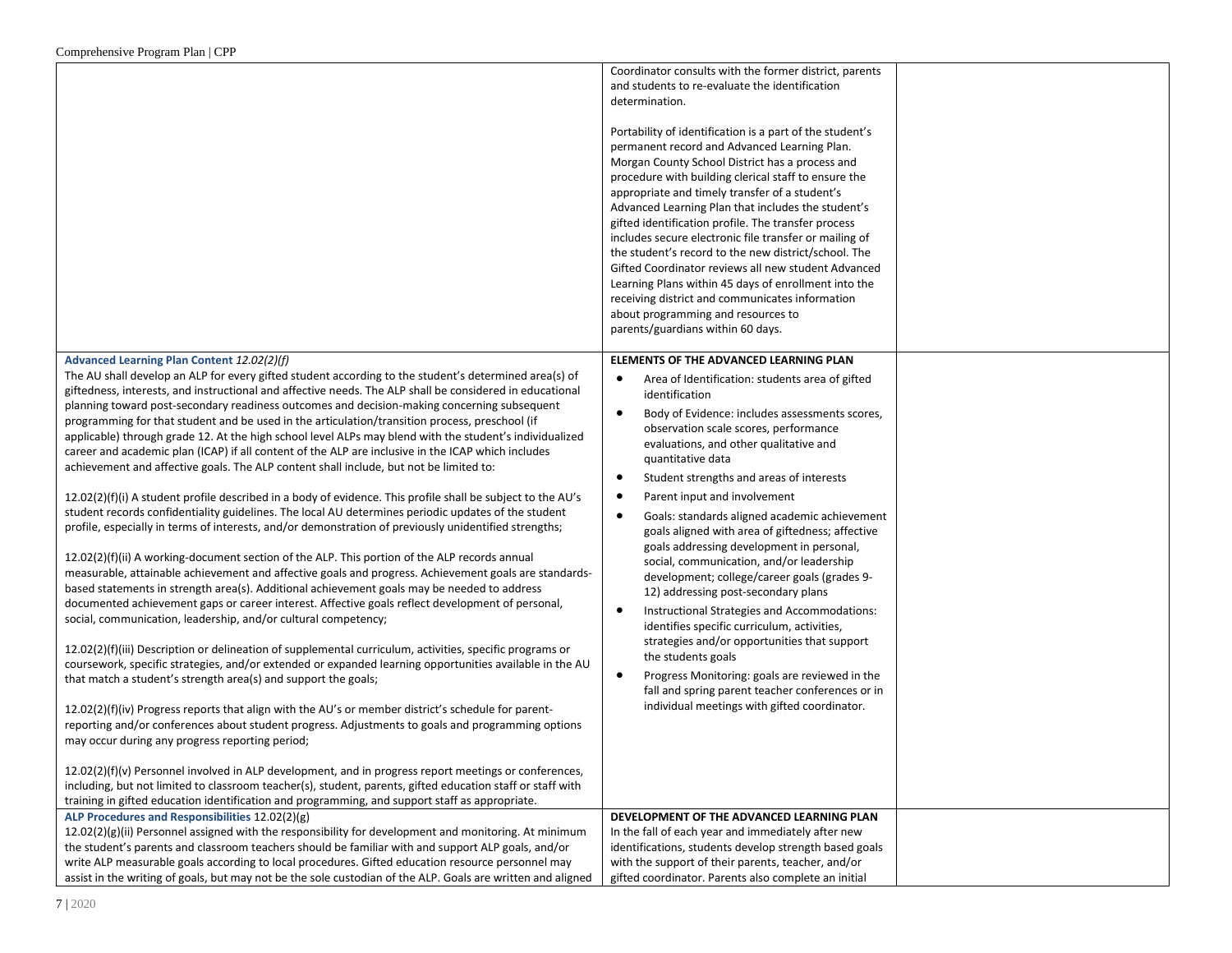with classroom tiered instruction and expanded learning opportunities for supplemental or intensive programming;

12.02(2)(g)(iii) A method to develop student awareness and active participation in the ALP process;

 $12.02(2)(g)(iv)$  A process for management of ALPs within the cumulative file system including a procedure for transferring ALPs between grade levels, school levels, and districts. It is highly encouraged that ALPs are written by those working with the gifted student and that the ALP is an ongoing plan for coursework, tiered instruction, and increasing performance in the student's area of strength. ALP goals should be written or reviewed for current relevancy to teachers and students at the beginning of the school year;

 $12.02(2)(g)(v)$  An ALP progress reporting timeline. The review of progress integrates with ongoing conference or reporting periods of the district. It is highly encouraged that ALPs be student-led at the secondary level; and

 $12.02(2)(g)(vi)$  A system to show evidence of parent engagement and input the review of progress. Evidence may include, but is not limited to: signature checkbox of involvement, checklist, or other assurance supporting the stude documented attempts to contact the parents for signature, no parental sign personnel shall continue with ALP implementation and continue to engage parents in the process. and a yearly survey in which information is shared about their child's successes, struggles, areas of interest and hobbies, and any concerns the parents may have about their child's behavior, needs, or performance. This information is included in the ALP and updated annually. The student's teachers are consulted annually regarding standards alignment and appropriate classroom accommodations that they will be providing throughout the school year. Goals are written and aligned with differentiated classroom instruction and supplemental or intensive programming, including extra-curricular options and contests/competitions.

### **ACCESS AND MAINTENANCE OF THE ALP**

|                               | Advanced Learning Plans are accessible by teachers via   |  |
|-------------------------------|----------------------------------------------------------|--|
| in ALP development and in     | the schools electronic databases, while testing records  |  |
| e, electronic signature or    | and hard copies of ALPs are housed in the Gifted         |  |
| ent's growth. If after 3      | Services Department. A summary sheet is included in      |  |
| ature is obtained, school     | each child's cumulative file to inform receiving schools |  |
| parents in the process.       | about the student's area of giftedness and date of       |  |
|                               | identification as well as the gifted coordinators        |  |
|                               | contact information. Gifted education records are        |  |
|                               | maintained, retained, and destroyed in a manner          |  |
|                               | consistent with that of the Special Services             |  |
|                               | Department. Teachers are informed at the beginning       |  |
|                               | of each school year via staff meeting regarding the      |  |
|                               | gifted students they will be serving in their classroom. |  |
|                               | They are invited to review the past years ALP and        |  |
|                               | discuss possible accommodations at this time.            |  |
|                               | Progress monitoring occurs during the fall and spring    |  |
|                               | parent teacher conferences or in individual meetings     |  |
|                               | with gifted coordinator.                                 |  |
|                               | Parents are contacted on an annual basis to contribute   |  |
|                               | qualitative information to the ALP, particularly         |  |
|                               | concerning their child's interests, strengths, and needs |  |
|                               | or concerns. Upon completion of the ALP, the             |  |
|                               | document is available digitally on Infinite Campus       |  |
|                               | Parent Portal for review and signature. Paper copies     |  |
|                               | are available upon request.                              |  |
|                               | <b>PROGRAMMING</b>                                       |  |
| s, options, and strategies    | In order to provide the best possible educational        |  |
| e educational needs of        | opportunities to gifted children, Morgan County          |  |
| ests of the gifted student.   | School District advocates a variety of gifted best       |  |
| lividual student's profile.   | practices. Each of the following instructional           |  |
| ot be limited to:             | strategies/programs is designed to promote the           |  |
|                               | District goals which are to distinguish between general  |  |
| goals to programming          | enrichment and gifted activities, and increase the       |  |
|                               | emphasis on individualizing instruction to meet the      |  |
|                               | needs of gifted students within the regular              |  |
| served at the different       | classroom's instruction and through providing special    |  |
| nal group, and/or pullout for | programming options for gifted learners. Instructional   |  |
|                               | strategies and enrichment options are chosen for or      |  |
|                               |                                                          |  |

### **Programming** *12.02(2)(h)*

12.02(2)(h)(i) The program plan shall describe the programming components that will be implemented by the AU and schools to appropriately address the gifted students. Programming shall match the academic strengths and intere Other educational or affective needs shall be addressed according to the ind Programming components, options, and strategies shall include, but need no

12.02(2)(h)(i)(A) Alignment of the gifted student's assessment data and ALP options in the areas of giftedness;

12.02(2)(h)(i)(B) Structures or type of delivery by which gifted students are served at the different school levels (e.g., the general classroom, resource location, small instruction direct and extended instruction aligned to strength area);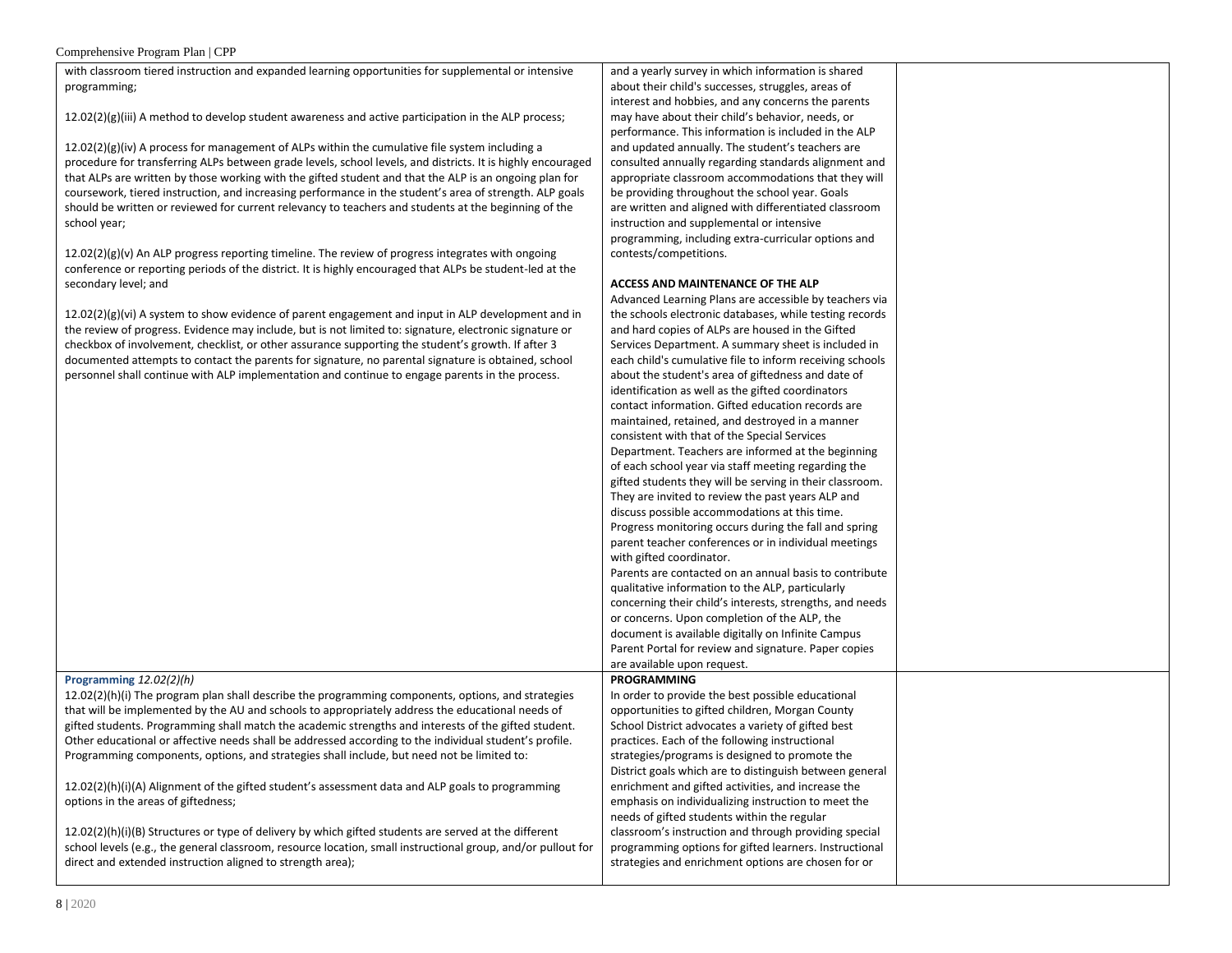| 12.02(2)(h)(i)(C) Support in differentiated instruction and methods (e.g., acceleration, cluster grouping<br>and higher order thinking skills);                                                                                                                                                                                                                                                                           | self-selected by students based on their area(s) of<br>identification and Advanced Learning Plan goals.                                                                                                                       |  |
|---------------------------------------------------------------------------------------------------------------------------------------------------------------------------------------------------------------------------------------------------------------------------------------------------------------------------------------------------------------------------------------------------------------------------|-------------------------------------------------------------------------------------------------------------------------------------------------------------------------------------------------------------------------------|--|
| 12.02(2)(h)(i)(D) Affective and guidance support systems (e.g., social skills training, early college and<br>career planning);<br>$12.02(2)(h)(i)(E)$ Diverse content options provided for gifted students in their areas of strength (e.g.,<br>mentorship, Socratic seminars, advanced math, honors courses);                                                                                                            | <b>Instructional Strategies</b><br>The following instructional strategies are those that<br>are most frequently used in classrooms district-wide:<br>Acceleration: Acceleration offers standard                               |  |
| $12.02(2)(h)(i)(F)$ The means by which articulation for preschool (if applicable) through grade 12 is<br>planned and implemented;                                                                                                                                                                                                                                                                                         | curricular experiences to students at a younger-<br>than-usual age or lower-than usual grade level.<br>Acceleration includes grade-level acceleration<br>or subject-based acceleration, in which a                            |  |
| 12.02(2)(h)(i)(G) Pre-collegiate and/or pre-advanced placement support;<br>$12.02(2)(h)(i)(H)$ ALP development and reviews conducted through the collaborative efforts of the<br>teacher(s), other school personnel (as needed), parents and the student (as appropriate);                                                                                                                                                | student enters a higher grade level part of the<br>day to receive advanced instruction in one<br>more content areas. These determinations are<br>made collaboratively with the student, parents,                              |  |
| 12.02(2)(h)(i)(l) Post-secondary options available to gifted students.<br>12.02(2)(h)(i)(J) Concurrent enrollment opportunities, if indicated by a gifted child's ALP or ICAP. To be<br>considered in an ALP, the AU shall consider the student's need for appropriate concurrent enrollment,                                                                                                                             | teachers, building administration, and the<br>gifted coordinator. The Iowa Acceleration<br>Scales are typically administered to determine if<br>a student is a suitable candidate for grade or<br>subject-based acceleration. |  |
| available options, funding, and requirement for administrative approval.<br>12.02(2)(h)(ii) Students identified with exceptional ability require provisions to develop the areas of<br>$\mathcal{L}$ , and the state of the state of the state of the state of the state of the state of the state of the state of the state of the state of the state of the state of the state of the state of the state of the state o | Ability Grouping/Cluster Grouping: Ability<br>grouping is defined as using assessment and                                                                                                                                     |  |

strength over time. When underachievement and/or motivational issues are observed behaviors in a gifted student, the ALP team, child study team, or review team shall problem solve in collaboration with the family, the student, and appropriate staff. progress monitoring scores and school records to assign same-grade children to classes or instructional groups that differ markedly in characteristics affecting school learning. Cluster grouping is a form of ability grouping in which 3

> *Curriculum Compacting:* A systematic procedure for modifying or streamlining the regular curriculum to eliminate repetition of previously mastered material, upgrading the challenge level of the regular curriculum, and providing time for appropriate enrichment and/or acceleration activities.

classroom.

to 6 students are clustered according to their identified strength areas in a mixed-ability

- *Differentiation:* A means of addressing the particular characteristics and promoting the continual growth of students in an environment that is respectful of individual differences through modification of pace, depth, and complexity of curriculum and instruction.
- *Flexible Pacing:* A form of "acceleration" in which the pace at which material is presented and/or expected to be mastered has been sped up.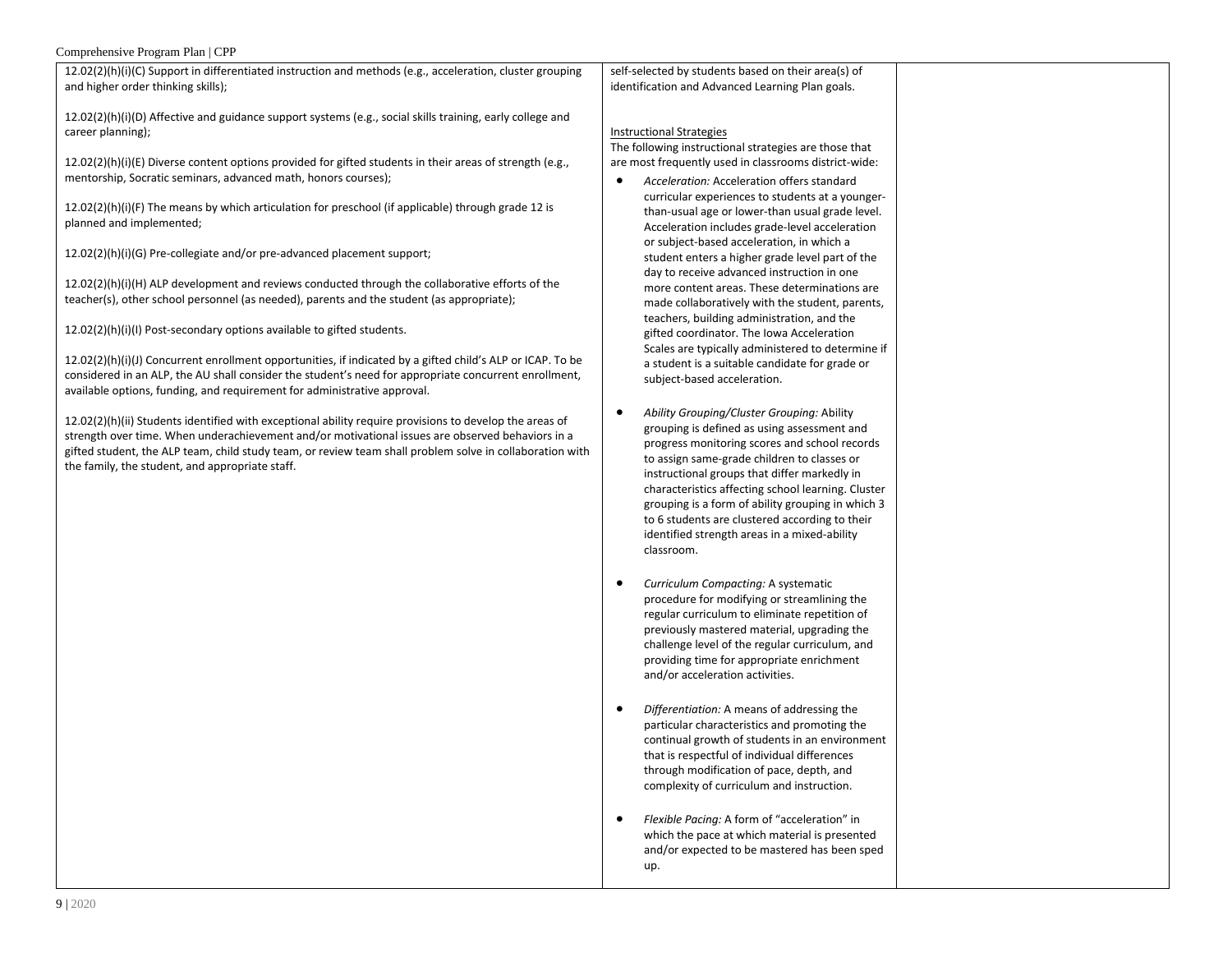*Guided Independent Study:* A process through which student and teacher identify problems or topics of interest to the student, plan a method of investigation, and identify a product to be developed.

Programming Options at Various Grade Levels *Elementary*

- **•** In-class differentiated instruction
- Ability grouping
- Enrichment pull-out groups
- After school clubs and activities

#### *Middle School*

- In-class differentiated instruction
- Ability grouping
- Accelerated math courses
- Advanced language arts and literacy courses
- Electives in arts and technology
- Monthly meetings with gifted coordinator
- After school clubs and activities

#### *High School*

- Advanced Placement: (AP) Advanced and challenging courses designed to foster the critical skills of thinking, analyzing, and problem solving. AP prepares students for specific content area examination that may award credit to be applied toward college.
- Honors Program: School-site developed courses taught at an advanced level to promote critical thinking and depth of knowledge.
- Concurrent enrollment options: Classes available through Morgan Community College.
- Variety of elective courses in business, technology, art, music, industrial arts, agriculture, and more.
- Wide variety of after school clubs, sports, and other activities.

### Enrichment Offerings and Opportunities

Offerings and opportunities include, but are not limited to:

- **•** Spelling Bee
- **•** Geography Bee
- **•** Science Fair
- Student art shows
- Musical performances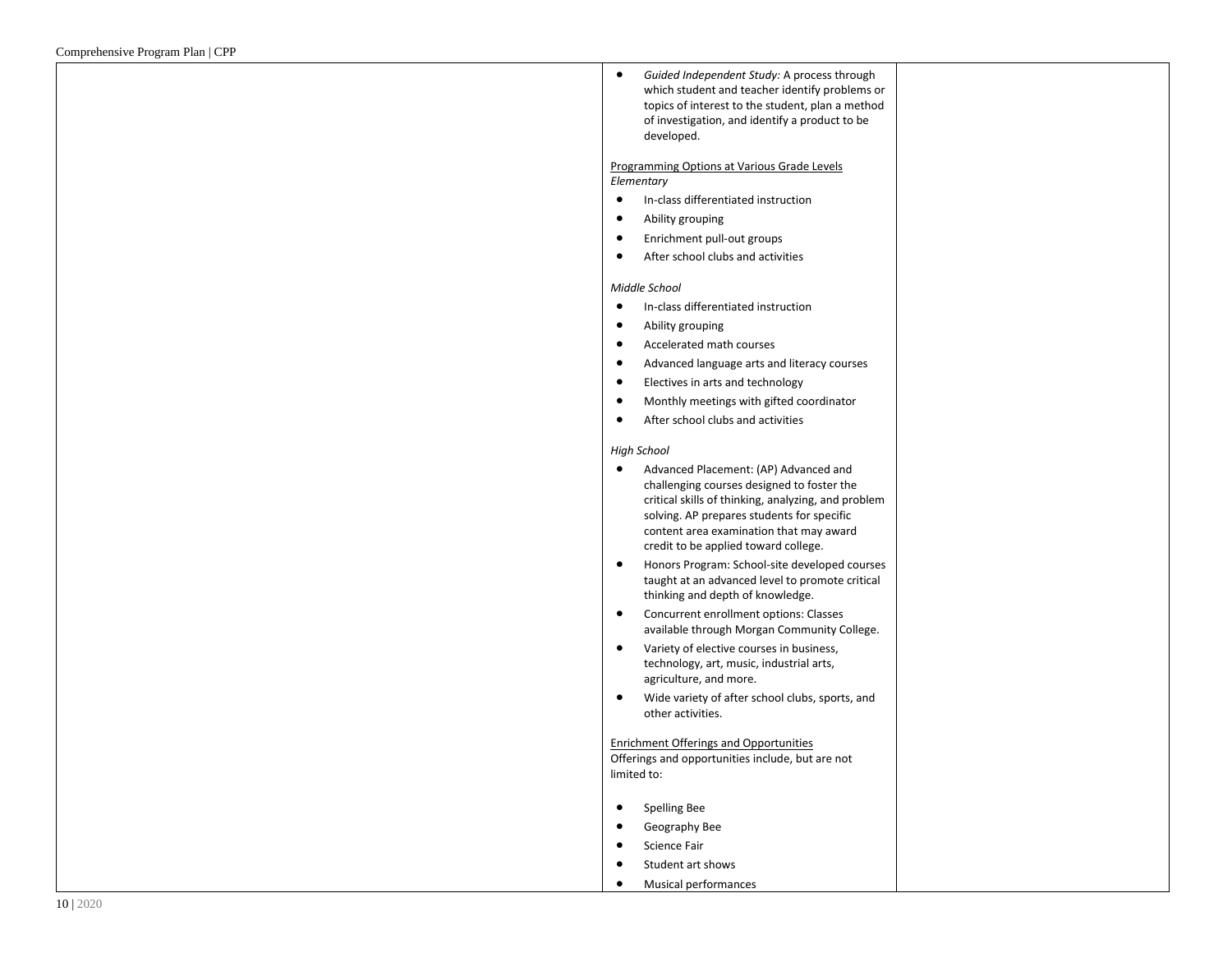- Solo/ensemble contests
- Brain Bowl
- Knowledge Bowl
- National History Day competition
- CAGT Legislative Day
- NJC Math and Science Competition
- UNC Math Contest
- Noetic Math Contest
- Various local, state, and national writing competitions
- Mentoring opportunities
- Summer school opportunities such as Kids College
- **•** Guest speakers
- **•** Field trips
- Independent study classes
- After school enrichment

\*opportunities may vary from year to year and can be unique to specific grade levels.

#### Affective Guidance and Support

Morgan County School District provides affective support through personalized learning goals, targeted small group instruction, and individualized attention. Gifted children tend to develop asychronously and therefore require different support structures at different times. Gifted children are also highly diverse in their interests and needs, including twice exceptional students, English language learners, low income students, and profoundly gifted students. The following are a selection of most commonly used practices to address affective needs of gifted students.

- *Ability grouping/Cluster grouping:* Ability grouping or cluster grouping allows for accelerative learning experiences as well as time to learn with peers of similar ability. Students are able to connect daily with others who can relate and appreciate their gifts **.**
- *Bibliotherapy:* A group of invited students read the same book and meeting over the course of several weeks with an adult facilitator to discuss the book. Books may include fictional accounts of gifted people, biographies of famous gifted people, or nonfiction books written for gifted students.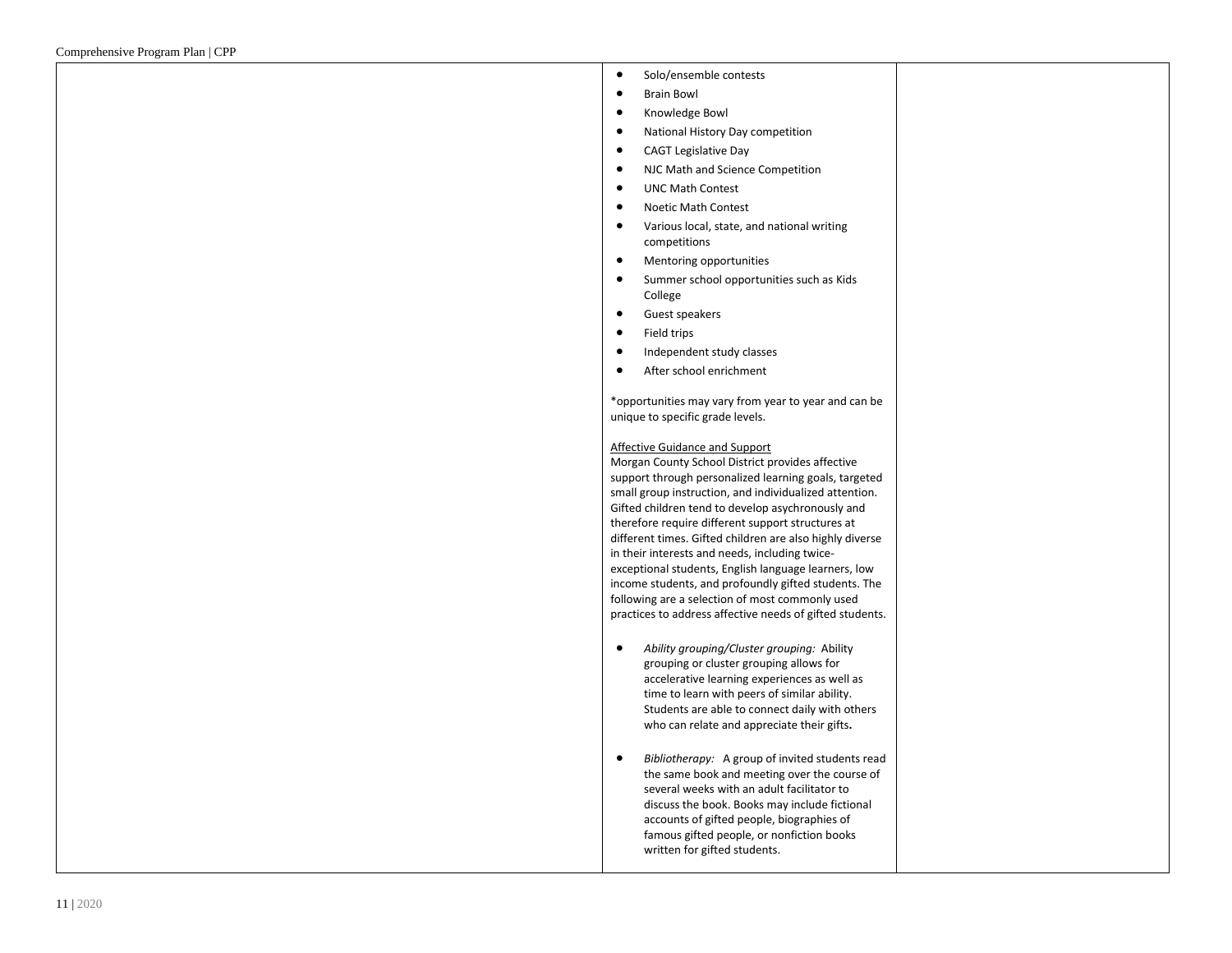|                                                                                                                                                                                                                                                                                                                                                                                                                                                                                                                                                                                                                           | Small group affective supports and counseling:<br>Small groups are formed that in the efforts to<br>address and meet a common need among<br>students. Topics may include but are not limited<br>to friendships, communication, tolerance, social<br>skills, organization, underachievement, etc.<br>Individual counseling: Individual counseling<br>$\bullet$<br>services are available for gifted children. The<br>therapeutic nature of school counseling is<br>intended to help students become more aware<br>of themselves and others, learn coping skills,<br>establish goals and plans of action, and<br>ultimately become more effective and efficient<br>learners. |  |
|---------------------------------------------------------------------------------------------------------------------------------------------------------------------------------------------------------------------------------------------------------------------------------------------------------------------------------------------------------------------------------------------------------------------------------------------------------------------------------------------------------------------------------------------------------------------------------------------------------------------------|----------------------------------------------------------------------------------------------------------------------------------------------------------------------------------------------------------------------------------------------------------------------------------------------------------------------------------------------------------------------------------------------------------------------------------------------------------------------------------------------------------------------------------------------------------------------------------------------------------------------------------------------------------------------------|--|
|                                                                                                                                                                                                                                                                                                                                                                                                                                                                                                                                                                                                                           | Addressing Underachievement<br>When it is observed that a child may be<br>underachieving, these attitudes and behaviors are<br>most often addressed via the MTSS (Multi-Tiered<br>System of Supports) process in the students building.<br>Multiple stakeholders including, but not limited to,<br>teachers, counselors, gifted coordinator, school<br>psychologist, families, and the student will meet and<br>work together to determine possible strategies and<br>accommodations that may be put in place to mitigate<br>or eliminate underachievement.                                                                                                                |  |
| Evaluation and Accountability Procedures 12.02(2)(i)<br>The comprehensive program plan shall describe the AU's procedures for evaluation and accountability<br>including, but not limited to:                                                                                                                                                                                                                                                                                                                                                                                                                             | <b>EVALUATION AND ACCOUNTABILITY</b><br>The Gifted Services Unified Improvement Plan<br>Addendum is submitted on same timeline as the                                                                                                                                                                                                                                                                                                                                                                                                                                                                                                                                      |  |
| 12.02(2)(i)(i) Unified improvement plan addendum methods by which gifted student performance is<br>monitored and measured for continual learning progress and how such methods align with the state<br>accreditation process (e.g., annual UIP gifted education addendum, multi-district/BOCES summary,<br>intervention progress monitoring data sources, ALP goals, and performance, district, and/or state<br>assessment data). These methods include UIP elements such as annual gifted student performance<br>target(s) and an action plan to meet the target(s) and a timeline to report on progress toward targets; | District's.<br>Affective goals are developed in the Advanced<br>Learning Plan and are monitored by student<br>reflection/self-evaluation during an interview<br>conducted by the student's teacher, the gifted<br>coordinator, or the enrichment instructor. Teachers<br>are also consulted on their observations of progress                                                                                                                                                                                                                                                                                                                                              |  |
| $12.02(2)(i)(ii)$ Methods by which student affective growth is monitored and measured for continual<br>development (e.g., rubrics for personal journals and anecdotal data, student surveys, demonstration of<br>self-advocacy, and student career and/or college plans);                                                                                                                                                                                                                                                                                                                                                 | toward affective growth in the given area.<br>Student achievement and growth data are monitored                                                                                                                                                                                                                                                                                                                                                                                                                                                                                                                                                                            |  |
| 12.02(2)(i)(iii) Methods for ensuring that gifted student performance (achievement and growth) and<br>reporting are consistent with state accreditation and accountability requirements (i.e., disaggregation of<br>state assessment data for gifted students, identification of discrepancies in the data, goal setting and<br>demonstration of achievement and growth); and                                                                                                                                                                                                                                             | at the building level via progress monitoring and at the<br>department level in the fall in order to review state<br>assessment scores and progress and again as part of<br>the UIP process. Data is disaggregated by grade,<br>school, gender, ethnicity, and income.                                                                                                                                                                                                                                                                                                                                                                                                     |  |
| $12.02(2)(i)(iv)$ Methods for self-evaluation of the gifted program including a schedule for periodic<br>feedback and review (e.g., review of gifted policy, goals, identification process, programming<br>components, personnel, budget and reporting practices, and the impact of gifted programming on<br>student achievement and progress); and                                                                                                                                                                                                                                                                       | The Gifted Coordinator attempts to maintain close<br>contact with parents of gifted students by being<br>available through multiple means of contact. Parents<br>provide regular input regarding programming options<br>via email and telephone communication. As of 2017, a<br>more formal procedure has been implemented to                                                                                                                                                                                                                                                                                                                                              |  |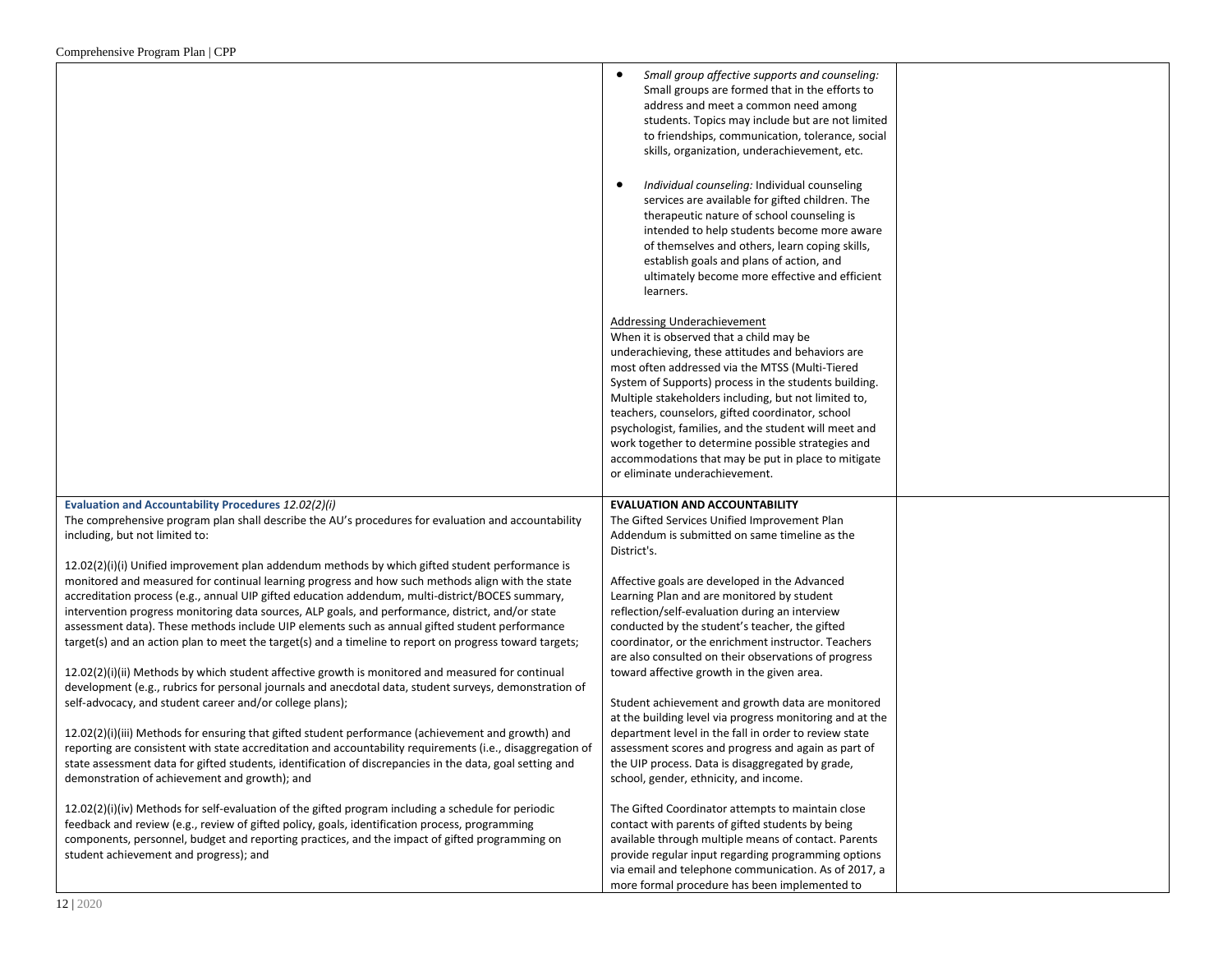| Complemensive i rogram i fan   Ci i                                                                                                     |                                                                                                          |  |
|-----------------------------------------------------------------------------------------------------------------------------------------|----------------------------------------------------------------------------------------------------------|--|
| $12.02(2)(i)(v)$ Methods by which parents, educators, and other required persons are informed about the                                 | survey all stakeholders. This procedure will be                                                          |  |
| methods described in 12.02(2)(i)(i-iv) above.                                                                                           | conducted annually during 4th quarter.                                                                   |  |
|                                                                                                                                         |                                                                                                          |  |
| Personnel 12.02(2)(j)                                                                                                                   | <b>PERSONNEL</b>                                                                                         |  |
| 12.02(2)(j)(i) The program plan shall describe the personnel who provide instruction, counseling,                                       | Gifted Coordinator: Qualifications, Role, and                                                            |  |
| coordination and other programming for gifted students. Personnel shall be knowledgeable in the                                         | Responsibilities                                                                                         |  |
| characteristics, differentiated instructional methods and competencies in the special education of gifted                               | Qualifications: The district's Gifted Coordinator must                                                   |  |
| students. Qualified personnel with endorsement or an advanced degree in gifted education are                                            | hold a valid teaching licensure and an endorsement or                                                    |  |
| preferred in specific programs and classrooms consisting of mainly gifted students. Beginning with the                                  | Master's degree in gifted education. Paraprofessionals                                                   |  |
| 2010-2011 school year, every AU shall employ or contract with a person who is responsible for:                                          | are not funded with gifted grant funds and are not                                                       |  |
|                                                                                                                                         | sole instructional providers.                                                                            |  |
| 12.02(2)(j)(i)(A) Management of the program plan;                                                                                       |                                                                                                          |  |
|                                                                                                                                         | Role: The Gifted Coordinator shall be an advocate for                                                    |  |
| $12.02(2)(i)(i)(B)$ Professional development activities, the purposes of which are:                                                     | gifted students in the school district as well as an                                                     |  |
|                                                                                                                                         | instructional resource for educators.                                                                    |  |
| $12.02(2)(j)(i)(B)(l)$ To improve and enhance the skills, knowledge and expertise of teachers and other                                 |                                                                                                          |  |
| personnel who provide instruction and other supportive services to gifted students; and                                                 | Responsibilities: The Gifted Coordinator's                                                               |  |
|                                                                                                                                         | responsibilities include but are not limited to:                                                         |  |
| $12.02(2)(j)(i)(B)(II)$ To increase, to the extent practicable, the number of qualified personnel providing                             | managing the program plan, allocating financial                                                          |  |
| instruction to gifted students.                                                                                                         | resources to various programs and activities, providing                                                  |  |
|                                                                                                                                         | gifted education professional development, and                                                           |  |
| 12.02(2)(j)(ii) The AU shall make good faith effort to hire and retain on at least a halftime basis one                                 | maintaining proper documentation in compliance with                                                      |  |
| qualified person to administer and monitor the implementation of the AU's gifted program.                                               | Colorado law. Many staff members are involved in                                                         |  |
|                                                                                                                                         | providing appropriate instruction, counseling, and                                                       |  |
| 12.02(2)(j)(iii) Administrative units should consider employing sufficient personnel for ALP writing and                                | programming for gifted students. While it is the                                                         |  |
| monitoring, and differentiated instruction for gifted students.                                                                         | coordinator's responsibility to coordinate these efforts                                                 |  |
|                                                                                                                                         | with appropriate staff members (classroom teachers,                                                      |  |
| $12.02(2)(j)(iv)$ Administrative units should collaborate with universities and colleges for the<br>development of qualified personnel. | school counselors, and enrichment instructors),<br>delivery of these services is a collaborative effort. |  |
|                                                                                                                                         |                                                                                                          |  |
| $12.02(2)(j)(v)$ Personnel responsible for the instruction and learning of gifted students in core academic                             | <b>Professional Development</b>                                                                          |  |
| areas must meet the requirements under federal law for highly qualified teachers.                                                       | Morgan County School District provides in-service,                                                       |  |
|                                                                                                                                         | staff development opportunities, and other                                                               |  |
| 12.02(2)(j)(vi) Paraprofessionals may serve in supportive roles, but may not be the sole instructional                                  | educational opportunities to assist staff in gaining                                                     |  |
| provider, nor may such paraprofessionals be funded using state gifted education funds.                                                  | strategies relative to curriculum compacting,                                                            |  |
|                                                                                                                                         | differentiating classroom instruction, and meeting the                                                   |  |
| 12.02(2)(j)(vii) The program plan shall also indicate the content of and means by which the AU supports                                 | needs of academically gifted and talented                                                                |  |
| the acquisition and/or improvement of the knowledge and competencies of personnel through                                               | students. Morgan County School District complies                                                         |  |
| appropriate professional development relating to the instruction, programming and counseling for                                        | with state law with regards to employment of highly-                                                     |  |
| gifted students. (e.g., induction and in-service programs, job-embedded training and coaching, gifted                                   | qualified personal in all core content areas.                                                            |  |
| education workshops or institutes and college coursework). Key topics should include, but need not be                                   |                                                                                                          |  |
| limited to, gifted characteristics and myths, differentiated instruction, affective needs, counseling,                                  | Professional development is regularly provided by the                                                    |  |
| content instructional options and advanced curricular strategies (e.g., higher order thinking strategies).                              | Gifted Services department and/or regional or state                                                      |  |
|                                                                                                                                         | Gifted Education Services. The options include but are                                                   |  |
|                                                                                                                                         | not limited to instruction and support during                                                            |  |
|                                                                                                                                         | Professional Learning Communities (PLCs), during                                                         |  |
|                                                                                                                                         | district professional development days, via online                                                       |  |
|                                                                                                                                         | book studies and/or courses, induction meetings, and                                                     |  |
|                                                                                                                                         | individual support. Parent nights, which primarily deal                                                  |  |
|                                                                                                                                         | with social-emotional concerns and support are open                                                      |  |
|                                                                                                                                         | to certified staff as well.                                                                              |  |
|                                                                                                                                         |                                                                                                          |  |
|                                                                                                                                         | Occasionally opportunities arise for certified teachers                                                  |  |

to earn graduate credit through Adams State by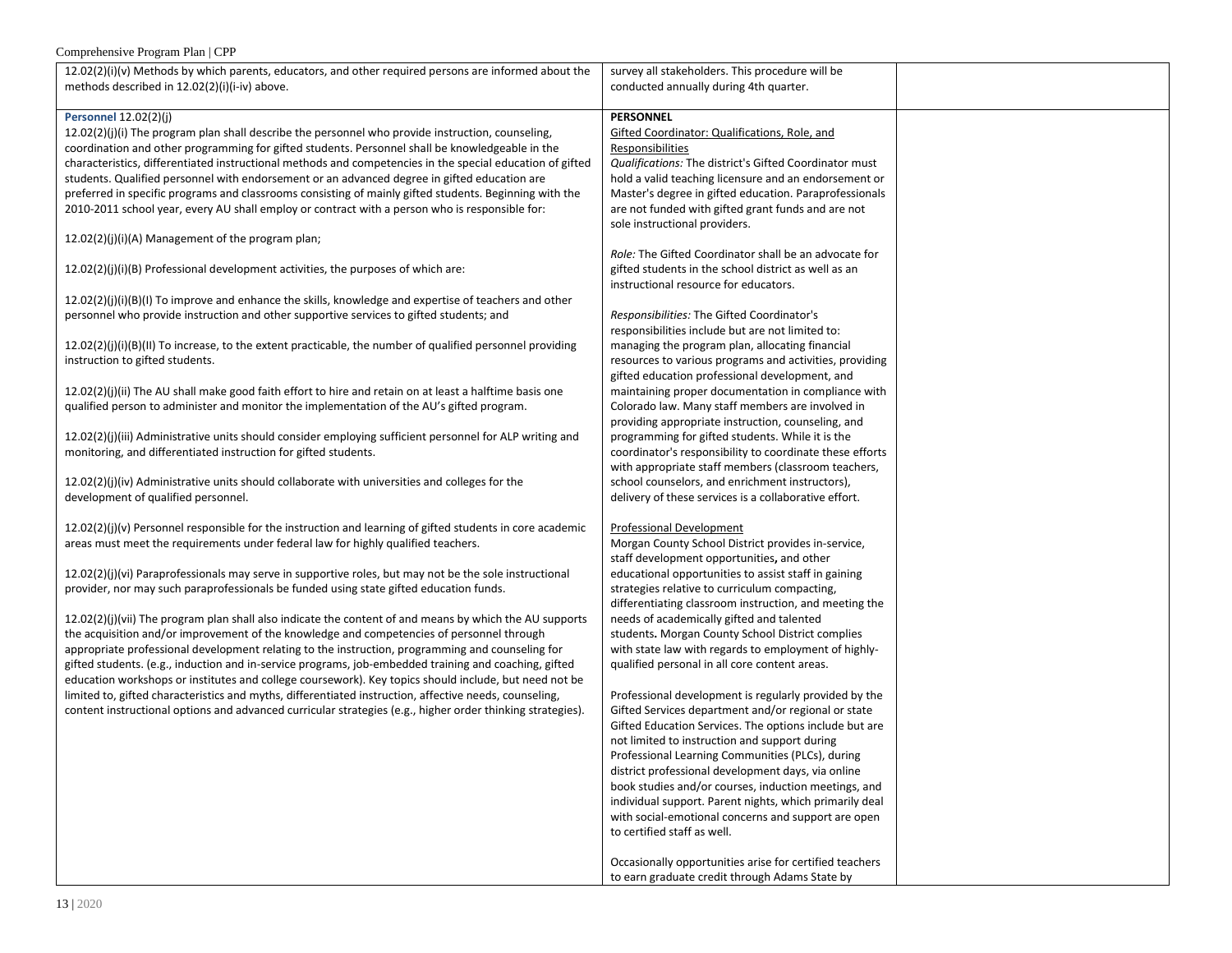|                                                                                                                                                                                                                                                                                                                                                                                                                                                                                                                                                                                                                                                                                                                                                                                                                                                                                                                                                                                                                                                                                                                                                                                                                                                                                                                                                                                                                                                                                                                                                                                                                                                                                                                                                                                                                                                                                                                                                                                                                                                                                                                                                                                                                                                                             | participating in professional development addressing<br>gifted students and services. Teachers are also<br>informed annually regarding Master's degree<br>programs in gifted education provided by local state<br>universities, namely the University of Northern<br>Colorado and the University of Denver.                                                                                                                                                                                                                                                                                                                                                                                                                                                                                                                                                                                                                                                                                                                                                                                                                                                                                                                                     |  |
|-----------------------------------------------------------------------------------------------------------------------------------------------------------------------------------------------------------------------------------------------------------------------------------------------------------------------------------------------------------------------------------------------------------------------------------------------------------------------------------------------------------------------------------------------------------------------------------------------------------------------------------------------------------------------------------------------------------------------------------------------------------------------------------------------------------------------------------------------------------------------------------------------------------------------------------------------------------------------------------------------------------------------------------------------------------------------------------------------------------------------------------------------------------------------------------------------------------------------------------------------------------------------------------------------------------------------------------------------------------------------------------------------------------------------------------------------------------------------------------------------------------------------------------------------------------------------------------------------------------------------------------------------------------------------------------------------------------------------------------------------------------------------------------------------------------------------------------------------------------------------------------------------------------------------------------------------------------------------------------------------------------------------------------------------------------------------------------------------------------------------------------------------------------------------------------------------------------------------------------------------------------------------------|-------------------------------------------------------------------------------------------------------------------------------------------------------------------------------------------------------------------------------------------------------------------------------------------------------------------------------------------------------------------------------------------------------------------------------------------------------------------------------------------------------------------------------------------------------------------------------------------------------------------------------------------------------------------------------------------------------------------------------------------------------------------------------------------------------------------------------------------------------------------------------------------------------------------------------------------------------------------------------------------------------------------------------------------------------------------------------------------------------------------------------------------------------------------------------------------------------------------------------------------------|--|
| Budget 12.02(2)(k)<br>$12.02(2)(k)(i)$ The AU shall include in the annual plan a budget for gifted education which reflects the<br>collaborative efforts of the AU and cost of implementing the program elements and the student goals<br>stated in the annual comprehensive program plan. The budget shall detail the funding committed by the<br>AU and funding requested from the Department. Funding committed by the AU shall be an amount<br>determined by the AU to contribute towards the AU's gifted student education program described in<br>the AU's program plan. Funds requested from the Department may be used for:<br>12.02(2)(k)(i)(A) Salaries for appropriately licensed and endorsed personnel primarily serving gifted<br>students (e.g., gifted education directors, coordinators, resource teachers, counselors and teachers of<br>gifted classrooms);<br>$12.02(2)(k)(i)(B)$ Professional development and training relating to gifted education;<br>12.02(2)(k)(i)(C) Programming options and school counseling or affective guidance specific to gifted<br>students and their ALPs;<br>12.02(2)(k)(i)(D) Materials used in instructional programming for gifted education; and<br>12.02(2)(k)(i)(E) Administrative costs (classified or grant fiscal staff), technology, and equipment<br>necessary for the education of gifted students up to ten percent for any one of these limited<br>expenditures, and, not to collectively exceed twenty percent of the total amount requested from the<br>Department.<br>$12.02(2)(k)(ii)$ Administrative units may contract with other AUs to establish and maintain gifted student<br>programs (e.g., art, music, online coursework, and counseling) for the education of gifted children,<br>sharing costs of student programing in accordance with terms of a contract. This action is optional based<br>upon available AU resources, and subject to AU discretion. An AU with less than six children who need a<br>particular program may purchase services from one or more AUs that provide the appropriate gifted<br>education program for individual or groups of gifted students. Gifted education personnel in these AUs<br>shall collaborate on the content and monitoring of such contracts. | <b>BUDGET</b><br>The Gifted Services budget is maintained by the Gifted<br>Coordinator, with input from the Director of Special<br>Services. This budget includes components from the<br>state, with additional funds from the district. Annually,<br>the Gifted Coordinator submits an expended budget<br>to the state which reflects state funds and local<br>district contribution. State funds are used to support<br>one or more of the following: salaries for licensed or<br>endorsed staff that primarily serve gifted students;<br>professional development for gifted education;<br>program options to support ALPs; materials to support<br>gifted programming; administrative costs, technology<br>and equipment not exceeding 20% of state funds.<br>State funds are used to support only those allowable<br>expenditures as outlined by the Colorado Department<br>of Education.<br>The Gifted Coordinator determines expenditures<br>based on input from parents, teachers, and<br>administrators as well as evidence of successful<br>student engagement in offered activities.<br>Occasionally, the Gifted Services Department may<br>contract with other districts or BOCES for services to<br>supplement gifted programming. |  |
| Record Keeping 12.05(1)<br>Financial records shall be kept in accordance with generally accepted principles of governmental<br>accounting. Recommended accounting principles are listed in the Financial Policies and Procedures<br>Handbook.                                                                                                                                                                                                                                                                                                                                                                                                                                                                                                                                                                                                                                                                                                                                                                                                                                                                                                                                                                                                                                                                                                                                                                                                                                                                                                                                                                                                                                                                                                                                                                                                                                                                                                                                                                                                                                                                                                                                                                                                                               | You may simply check "yes" if you follow these<br>procedures. If you do not, please explain.<br>$\boxtimes$ Yes                                                                                                                                                                                                                                                                                                                                                                                                                                                                                                                                                                                                                                                                                                                                                                                                                                                                                                                                                                                                                                                                                                                                 |  |
| 12.05(2) Inventory<br>An inventory shall be maintained of all equipment for which funding was received. These records shall<br>be maintained throughout the useful life of the equipment.                                                                                                                                                                                                                                                                                                                                                                                                                                                                                                                                                                                                                                                                                                                                                                                                                                                                                                                                                                                                                                                                                                                                                                                                                                                                                                                                                                                                                                                                                                                                                                                                                                                                                                                                                                                                                                                                                                                                                                                                                                                                                   |                                                                                                                                                                                                                                                                                                                                                                                                                                                                                                                                                                                                                                                                                                                                                                                                                                                                                                                                                                                                                                                                                                                                                                                                                                                 |  |
| 12.05(3) Student Education Records<br>The ALP documents shall be part of the student's cumulative education record.                                                                                                                                                                                                                                                                                                                                                                                                                                                                                                                                                                                                                                                                                                                                                                                                                                                                                                                                                                                                                                                                                                                                                                                                                                                                                                                                                                                                                                                                                                                                                                                                                                                                                                                                                                                                                                                                                                                                                                                                                                                                                                                                                         |                                                                                                                                                                                                                                                                                                                                                                                                                                                                                                                                                                                                                                                                                                                                                                                                                                                                                                                                                                                                                                                                                                                                                                                                                                                 |  |
| 12.05(4) Confidentiality of Student Education Records<br>Individually identifiable records of students referred, assessed, evaluated, and/or served through<br>programming for gifted and talented students in any AU shall be held to be confidential and protected<br>in accordance with applicable federal and state laws and regulations. Student records that are collected                                                                                                                                                                                                                                                                                                                                                                                                                                                                                                                                                                                                                                                                                                                                                                                                                                                                                                                                                                                                                                                                                                                                                                                                                                                                                                                                                                                                                                                                                                                                                                                                                                                                                                                                                                                                                                                                                            |                                                                                                                                                                                                                                                                                                                                                                                                                                                                                                                                                                                                                                                                                                                                                                                                                                                                                                                                                                                                                                                                                                                                                                                                                                                 |  |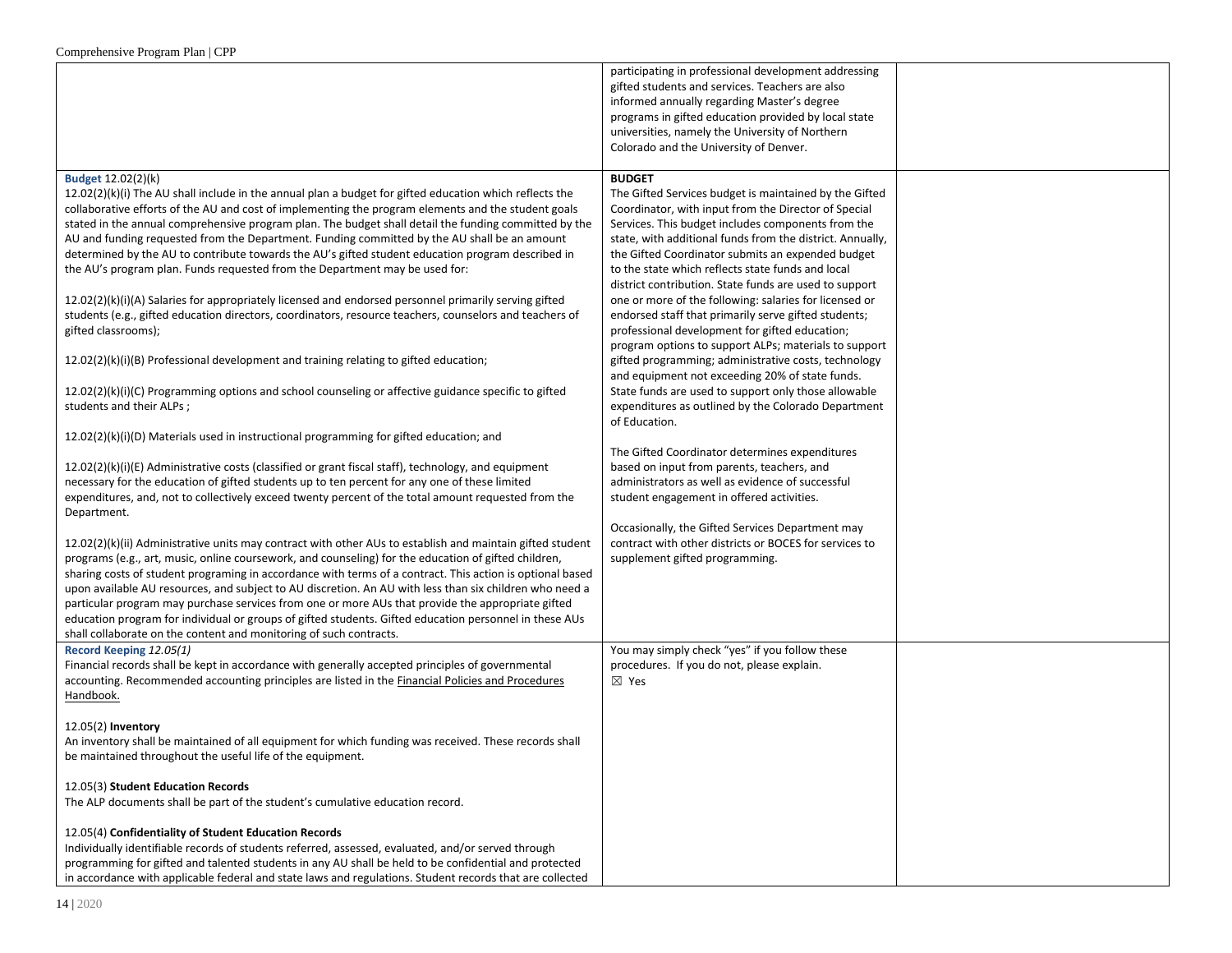| and/or stored electronically shall be held to current state law and FERPA regulations governing the        |                                                          |  |
|------------------------------------------------------------------------------------------------------------|----------------------------------------------------------|--|
| protection of personally identifiable information and the privacy interests of students.                   |                                                          |  |
|                                                                                                            |                                                          |  |
| 12.05(5) Maintenance and Destruction of Student Education Records                                          |                                                          |  |
| Gifted student education records and ALPs shall be maintained, retained and destroyed consistent with      |                                                          |  |
| the ongoing system of student record keeping established in the AU, including its member districts or      |                                                          |  |
| the Charter School Institute for student records, preschool (if applicable) through grade 12.              |                                                          |  |
| Procedures for Disagreement 12.06                                                                          | PROCEDURES FOR DISAGREEMENTS                             |  |
| The program plan shall describe procedures for resolving disagreements with parents/guardians, or          | The appeals process begins when a student and/or         |  |
| students in regard to identification, programming, and ALPs. The procedures for resolving                  | parent are not satisfied with the decision of the team   |  |
|                                                                                                            |                                                          |  |
| disagreements shall include, but need not be limited to: a method for the aggrieved individual to          | in planning the student's educational programming        |  |
| express issues and concerns; a means to discuss disagreements in a timely manner with personnel            | and/or when determining need for gifted education        |  |
| designated by the district with authority to resolve the disagreement. The procedures shall afford the     | services. This process involves the reconsideration of   |  |
| aggrieved individual notice of the decision giving rise to the dispute and an opportunity to be heard      | any of the assessment processes, body of evidence        |  |
| before the decision is implemented. The procedures must be posted for ease of access by stakeholders.      | data, or programming for gifted and talented services.   |  |
|                                                                                                            |                                                          |  |
|                                                                                                            | It is the intent of Morgan County School District to     |  |
|                                                                                                            | resolve questions and concerns at the level in which     |  |
|                                                                                                            | they occurred. All questions and concerns regarding      |  |
|                                                                                                            | gifted identification and services should be brought     |  |
|                                                                                                            | first to the Gifted Coordinator. Students are            |  |
|                                                                                                            | encouraged to talk with the Gifted Coordinator to        |  |
|                                                                                                            | address any questions, issues, or concerns. The Gifted   |  |
|                                                                                                            | Coordinator will work with parents and students to       |  |
|                                                                                                            | resolve any questions, issues, or concerns by students   |  |
|                                                                                                            | or parents/guardians. New information and/or data        |  |
|                                                                                                            | may be introduced by the parents/guardians.              |  |
|                                                                                                            |                                                          |  |
|                                                                                                            | If the student and/or parents/guardians are not          |  |
|                                                                                                            | satisfied with the response by the Gifted Coordinator,   |  |
|                                                                                                            |                                                          |  |
|                                                                                                            | they should then contact the building principal.         |  |
|                                                                                                            | Through collaboration with the student,                  |  |
|                                                                                                            | parents/guardians, counselor, and Gifted Coordinator,    |  |
|                                                                                                            | the principal will resolve the questions, issues, or     |  |
|                                                                                                            | concerns.                                                |  |
|                                                                                                            |                                                          |  |
|                                                                                                            | If the student or parents/guardians are not satisfied    |  |
|                                                                                                            | with the resolution at the building level, they may      |  |
|                                                                                                            | appeal in writing to the superintendent within 10        |  |
|                                                                                                            | school days after receiving the building level response. |  |
|                                                                                                            | The superintendent will review the process and           |  |
|                                                                                                            | evidence and respond in writing to the student and/or    |  |
|                                                                                                            | parents/guardians within 10 school days of receiving     |  |
|                                                                                                            | the letter of appeal. The superintendent's decision is   |  |
|                                                                                                            | final.                                                   |  |
|                                                                                                            |                                                          |  |
|                                                                                                            | This procedure is included in all determination letters, |  |
|                                                                                                            | whether the student is identified for gifted services or |  |
|                                                                                                            | talent pool (Watch & Enrich) designation.                |  |
|                                                                                                            |                                                          |  |
| Early Access 12.02(2)(l)                                                                                   | <b>EARLY ACCESS</b>                                      |  |
| If early access is permitted in the AU, an AU shall include in its program plan provisions to identify and | You may check "no" if your AU does not offer early       |  |
| serve highly advanced gifted children pursuant to Section 12.08 of these Rules. Constituent schools or     |                                                          |  |
|                                                                                                            | access.                                                  |  |
| districts within the AU shall abide by the requirements established in the program plan.                   | $\boxtimes$ No, our AU does not offer early access.      |  |